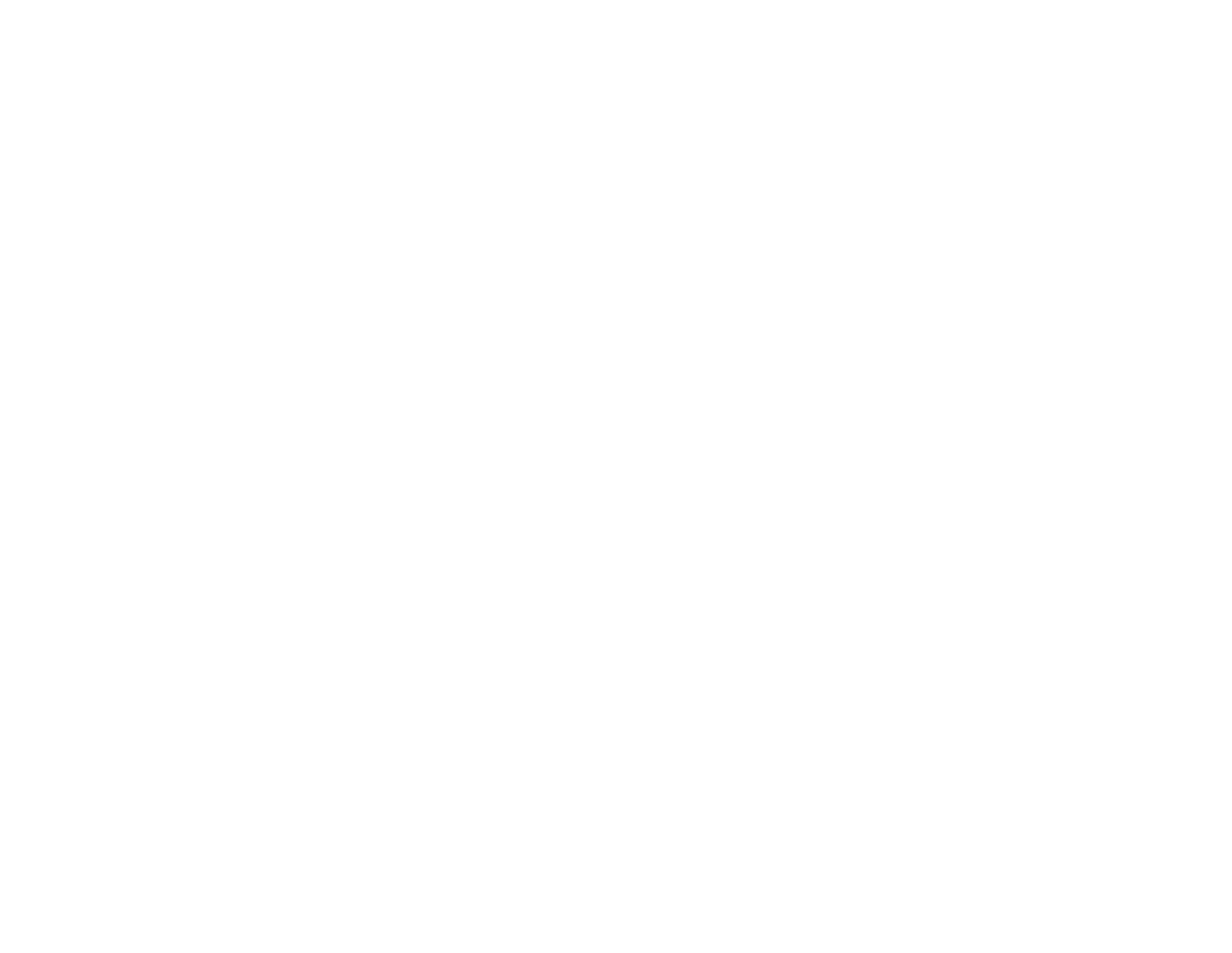# **Missouri State Highway Patrol 2013 Summary Of Arrests**

#### **Alcohol- & Drug-Related Driving Violations**

| Charge |                                                             | <b>Total</b>   |
|--------|-------------------------------------------------------------|----------------|
| Code   | <b>Offense Description</b>                                  | <b>Arrests</b> |
| 10053  | <b>INVOL MANSL VEH INTOX</b>                                | 22             |
| 10056  | INV MNSLTR-1ST DEGREE-INTX-DEATH-1ST OFFENSE                | 3              |
| 13033  | ASLT 2ND DEGREE-OP VEH W INTOX-INJURY                       | 277            |
| 13133  | ASLT—VEH—2ND—L/E,ETC W/INTOX                                | 2              |
| 47072  | UNLAWFULLY OPER ATV U/INFL ALCOHOL                          |                |
| 47410  | DWI/ALCOHOL                                                 | 511            |
| 47415  | DWI/ALCOHOL                                                 | 798            |
| 47417  | DWI-ALCOHOL - CHRONIC OFFENDER                              | 209            |
| 47418  | DWI-ALCOHOL - AGGRAVATED OFFENDER                           | 227            |
| 47420  | DWI/ALCOHOL                                                 | 5,508          |
| 47423  | DWI-DRUG INTOX-CHRONIC OFFENDER                             | 17             |
| 47427  | DWI-DRUG INTOXI-AGGREVATED OFFENDER                         | 19             |
| 47430  | DWI/DRUG INTOX                                              | 41             |
| 47435  | <b>DWI/DRUG INTOX</b>                                       | 62             |
| 47440  | <b>DWI/DRUG INTOX</b>                                       | 691            |
| 47443  | DWI-COMBINED ALC/DRUGS-CHRONIC OFFENDER                     |                |
| 47447  | DWI-COMBINED ALC/DRUG-AGGREV OFFENDER                       | 10             |
| 47450  | DWI/COMBINED ALCOHOL/DRUG                                   | 15             |
| 47455  | DWI/COMBINED ALCOHOL/DRUG                                   | 18             |
| 47460  | DWI/COMBINED ALCOHOL/DRUG                                   | 164            |
| 47481  | <b>EXCESSIVE BAC</b>                                        | $rac{3}{7}$    |
| 47490  | DRV COM VEH BAC .04% OR MORE                                |                |
| 47497  | DRINKING WHILE DRIVING                                      | 130            |
|        | <b>Total Alcohol- &amp; Drug-Related Driving Violations</b> | 8,748          |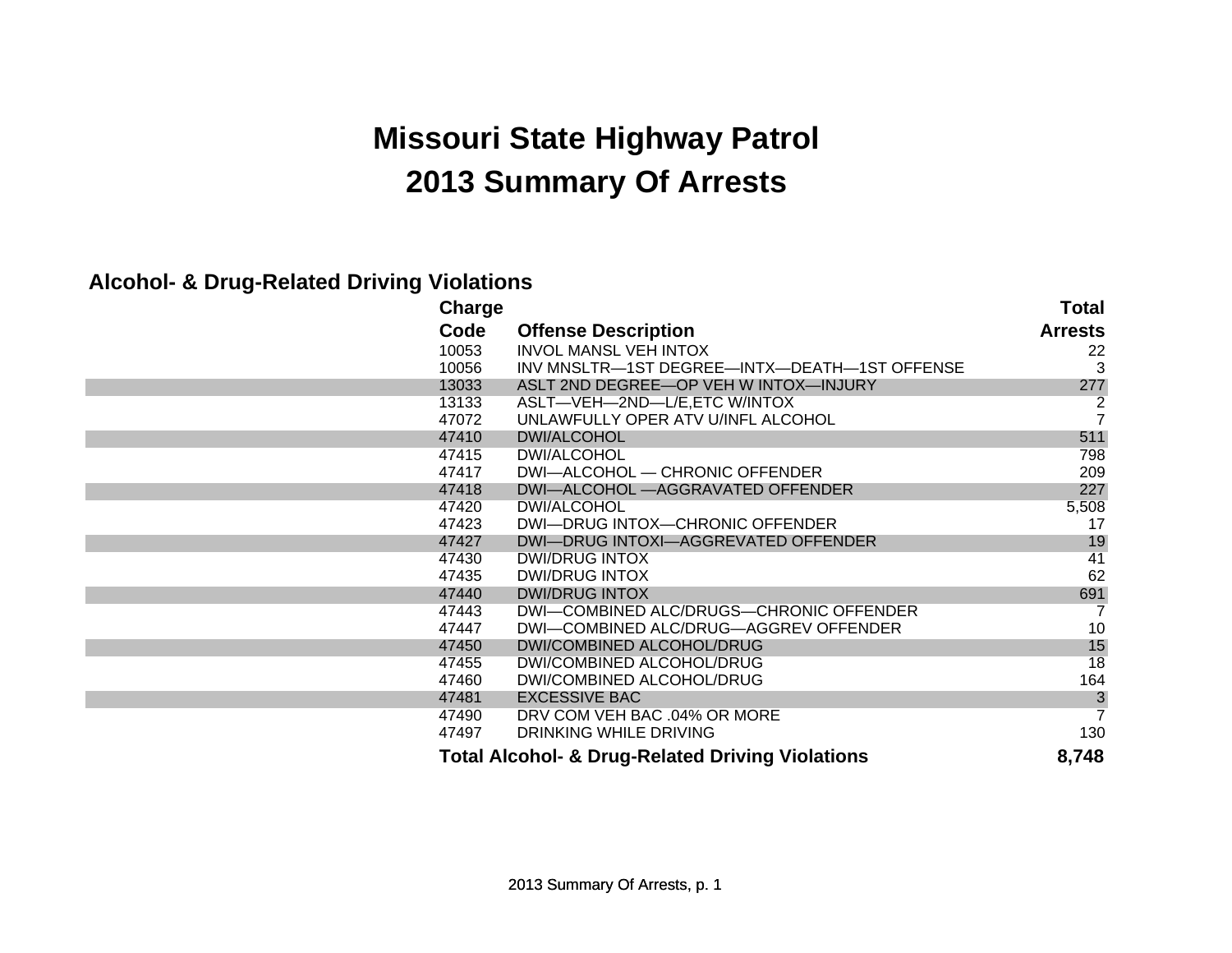# **Boat/Motor Registration Violations**

| Charge |                                                 | <b>Total</b>   |
|--------|-------------------------------------------------|----------------|
| Code   | <b>Offense Description</b>                      | <b>Arrests</b> |
| 54200  | NON REG OF A VESSEL                             | 42             |
| 54202  | <b>EXPIRED REGISTRATION</b>                     | 69             |
| 54203  | NUMBERS NOT ON BOTH SIDES                       | 2              |
| 54206  | VIO 60-DAY RECIPRO-VESSEL                       | $\mathbf 2$    |
| 54207  | REG DECAL N/DISPLY—VESSEL                       | $\overline{2}$ |
| 54208  | MISS/ILLEGI REG NO-VESSEL                       |                |
| 54209  | REG NUMBERS NOT SPACED PROPERLY                 |                |
| 54210  | REG NOT ABOARD-VESSEL                           | 19             |
| 54211  | REG NOT DISPLAY VESSEL                          | 5              |
| 54215  | <b>REG NO.N/CONTRA/CLR-VESSEL</b>               |                |
| 54221  | NONREGISTRATION OF A VESSEL                     | 2              |
| 54222  | OWNER VESSEL NO REG DOR                         | 2              |
| 54223  | OWNR VESSEL FL REG/TIT DOR                      | 8              |
| 54453  | NON-REG/OUTBD MOTOR                             | 4              |
|        | <b>Total Boat/Motor Registration Violations</b> | 160            |

# **Boating Alcohol & Drug Violations**

| Charge |                                                    | Total          |
|--------|----------------------------------------------------|----------------|
| Code   | <b>Offense Description</b>                         | <b>Arrests</b> |
| 54303  | OPER MOTORBT/WTRCRFT WHL INTOX                     | 19             |
| 54309  | OPER VESSEL W/EXCESSIVE BAC                        | $\mathbf{1}$   |
| 54312  | OPERATE VESSEL WHILE INTOXICATED                   | 136            |
|        | <b>Total Boating Alcohol &amp; Drug Violations</b> | 156            |

# **Boating Floatation Violations**

| Charge |                                            | <b>Total</b>   |
|--------|--------------------------------------------|----------------|
| Code   | <b>Offense Description</b>                 | <b>Arrests</b> |
| 54273  | INSUFF NO OF PFD-VESSEL                    | 102            |
| 54276  | PFD NOT READILY ACCESSIBLE                 | 45             |
| 54289  | UNDERAGE ON W/C W/O/PFD                    | 32             |
|        | <b>Total Boating Floatation Violations</b> | 179            |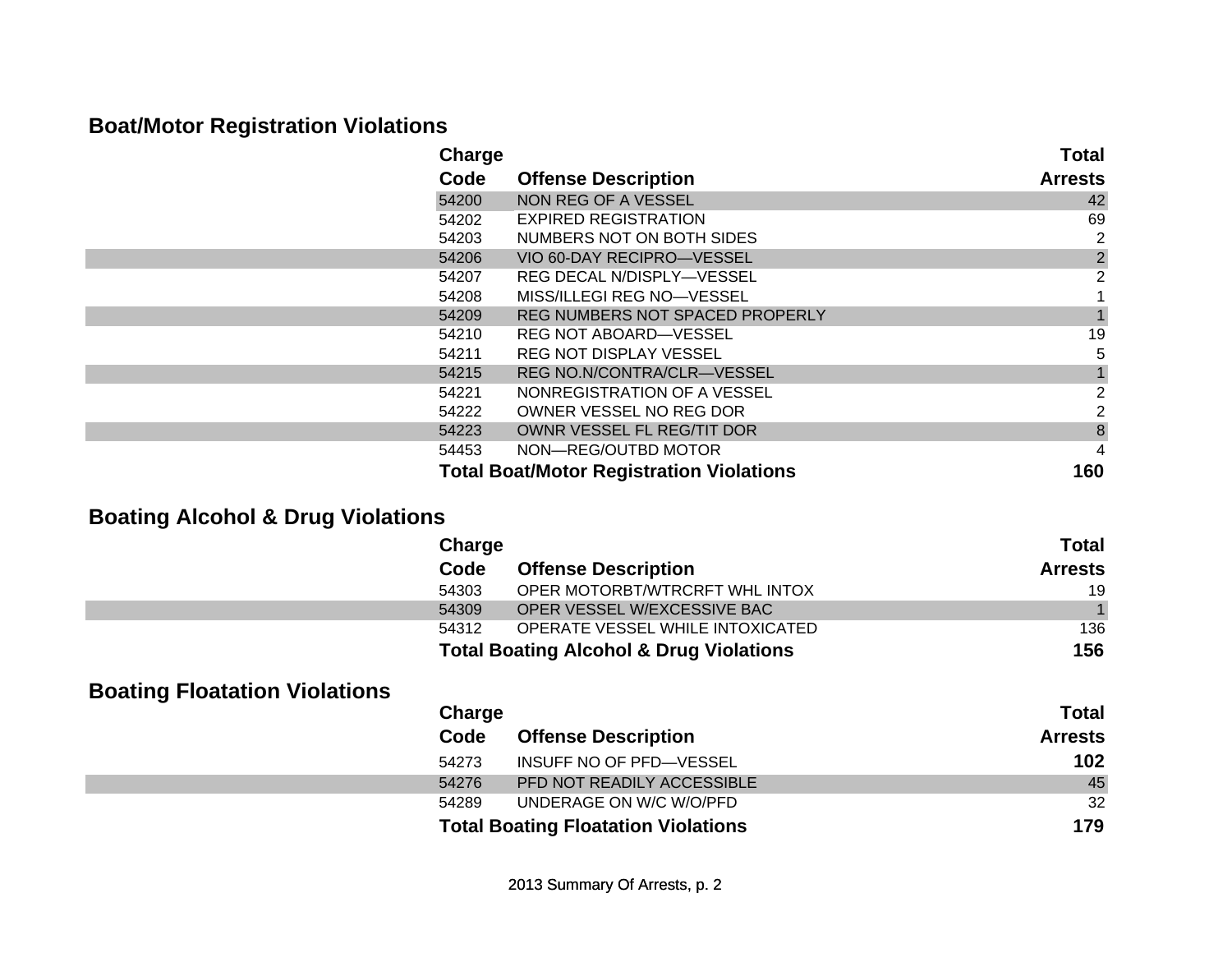# **Boating Navigation Violations**

| $\tilde{\phantom{a}}$           | Charge |                                            | <b>Total</b>   |
|---------------------------------|--------|--------------------------------------------|----------------|
|                                 | Code   | <b>Offense Description</b>                 | <b>Arrests</b> |
|                                 | 54270  | NAV LIGHT BURNT OUT-VESSEL                 | 6              |
|                                 | 54271  | N/PRESCRIBED NAV LGT-VESSEL                | 15             |
|                                 | 54272  | NAV LIGHTS N/DISPLYD-VESSEL                | 108            |
|                                 |        | <b>Total Boating Navigation Violations</b> | 129            |
| <b>Boating Speed Violations</b> | Charge |                                            | <b>Total</b>   |
|                                 | Code   | <b>Offense Description</b>                 | <b>Arrests</b> |
|                                 | 54226  | OPR MTRBT OVER 30 MPH                      | 10             |
|                                 | 54348  | <b>EXCESS OF NO WAKE SPEED</b>             | 33             |
|                                 | 54349  | VIOL SLW/NO WAKE SPD—EMERG VESSEL          | 6              |
|                                 |        | <b>Total Boating Speed Violations</b>      | 49             |
|                                 |        |                                            |                |

#### **Commercial Motor Vehicle Violations**

| Charge |                                                  | <b>Total</b>   |
|--------|--------------------------------------------------|----------------|
| Code   | <b>Offense Description</b>                       | <b>Arrests</b> |
| 46040  | MISC MOTOR CARRIER VIOLATION                     | 194            |
| 46113  | OPER AS COMMON CARRIER W/O CERT                  |                |
| 46131  | NO MTR CARR INTERS PERM                          | 8              |
| 46243  | MTR CARR DRVR EXCEED MAX DR TIME                 | 3,409          |
| 46244  | OPER AS MTR CARRIER W/O MED CERT                 | 865            |
| 46257  | CIGRET W/I 25 FT VEH TRANS HAZ MAT               |                |
| 46263  | FAIL MARK MV TRANSPORTING HAZ MAT                | 17             |
| 46319  | COMM MV DRIVER USED RADAR DETECTOR               | 9              |
| 46320  | OP COMM MV HAVING RADAR DETECTOR                 | 54             |
| 46321  | REQ DRVR—COMM MV—HAS RADAR DETECTOR              |                |
| 46373  | DISP ALTERED CAB CARD                            |                |
| 47371  | OPERATE COMM MOTOR VEHICLE WHILE USING HAND-HELD | 8              |
|        | <b>MOBILE PHONE</b>                              |                |
| 47379  | OPER COMMRCL MOTOR VEHICLE WHILE TEXTING         |                |
| 48404  | OPER MCV W IMPROPER LIGHTS/REFLEC                | 537            |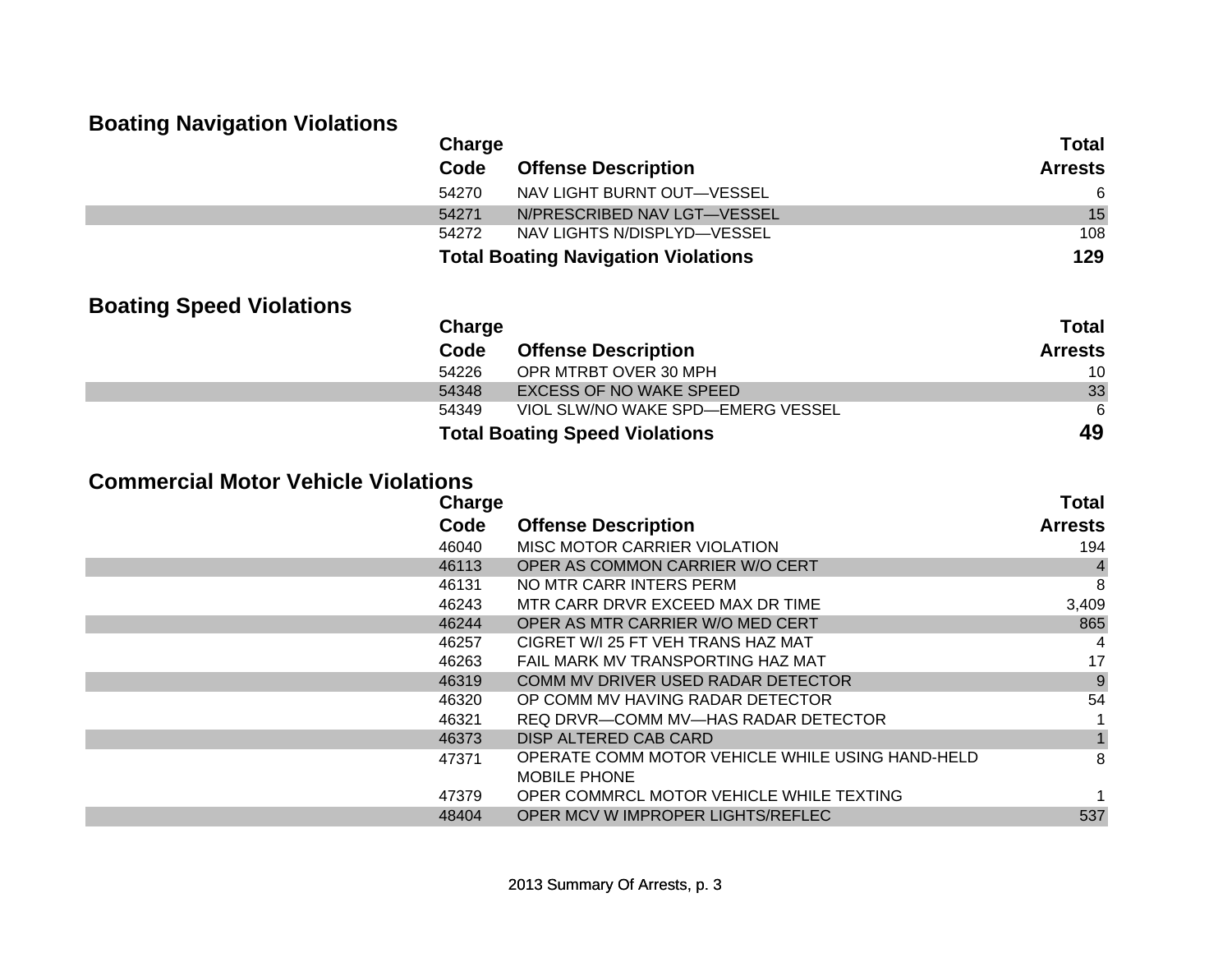#### **Commercial Motor Vehicle Violations (continued)**

| ,<br><b>Charge</b> | . <i>.</i>                                       | Total                                 |
|--------------------|--------------------------------------------------|---------------------------------------|
| Code               | <b>Offense Description</b>                       | <b>Arrests</b>                        |
| 48405              | OPER MCV WITH VISION REDUCING DAMAGE             | 765                                   |
| 48406              | FAIL TO EQUIP MCV WITH REQ BRAKES                | 5,003                                 |
| 48503              | OPER COMMERCIAL MV W/O SEATBELT                  | 1,372                                 |
| 48504              | OPER MTR CARRIER VEH-UNSAFE AXLE                 | 2,886                                 |
| 49061              | WIDTH OF VEH EXCEEDED 8 1/2 FT                   | 146                                   |
| 49075              | <b>VEHICLE HEIGHT EXCEEDED</b>                   | $\begin{array}{c} 8 \\ 1 \end{array}$ |
| 49080              | <b>LGTH VEH EXC 45 FT</b>                        |                                       |
| 49121              | LTH OF TRAC/SEMITRL/TRL EXCEEDED SIX             | 22                                    |
| 49150              | LTH SEMITRL EXC LAWFUL LMT                       | 182                                   |
| 49153              | AUTO/BOAT TRNSPT EXC LMT                         | 115                                   |
| 49172              | VIOL PROV RE LOC LOG TRK WGHT LMTS               | 2                                     |
| 49173              | VIOL PROV RE LOC LOG TRK DIMEN LMTS              | $\overline{c}$                        |
| 49178              | VIOL PROV RE LOC LOG TRK TRCT AXLE LMTS          | $\overline{4}$                        |
| 49195              | WT ON TANDEM AXLE EXCEED 34,000 LB               | 7,849                                 |
| 49211              | WT ON SINGLE AXLE EXCEED 20,000 LB               | 471                                   |
| 49220              | WGT ON STEER AXLE EXC 12,000-MANF/R              | 2                                     |
| 49230              | WGT ON SINGLE AXLE EXCEEDED 22,000               | $\bf 8$                               |
| 49240              | WGT ON TANDEM AXLE EXCEEDED 36,000               | 101                                   |
| 49250              | <b>GR WGT EXC LMT-BRIDGE</b>                     | 2                                     |
| 49260              | GROSS WGT EXC 80,000 LBS                         | 1,011                                 |
| 49270              | WGT ON AXLE GRP EXC LMT FOR IS HWY               | 316                                   |
| 49280              | WGT ON AX GRP EXC LIMIT HIGHWAY                  | 148                                   |
| 49300              | WT BUS TAN AX EXC 34,000                         | 2                                     |
| 49326              | VIOL REG VEH TRNSP SOLID WASTE                   | $\overline{c}$                        |
| 49361              | WGT ON SINGLE AXLE EXCEEDED 22,400               | $\overline{78}$                       |
| 49366              | VIOL PERMITS RE VEH WEIGHT LIMITS                | 29                                    |
| 49367              | VIOL PERMT RE WIDTH/LGTH/HGHT/SPEED              | 158                                   |
| 49410              | REFUSE WEIGH OR INSP CMV                         | 8                                     |
| 49420              | FAIL STOP COMM MTR VEH AT WEIGH ST               | 84                                    |
| 49485              | OPERATE COMM VEH-NONCOMP-FED HAZ MAT             | 56                                    |
| 49550              | <b>IMPROPER MARKINGS</b>                         | 16                                    |
|                    | <b>Total Commercial Motor Vehicle Violations</b> | 25,961                                |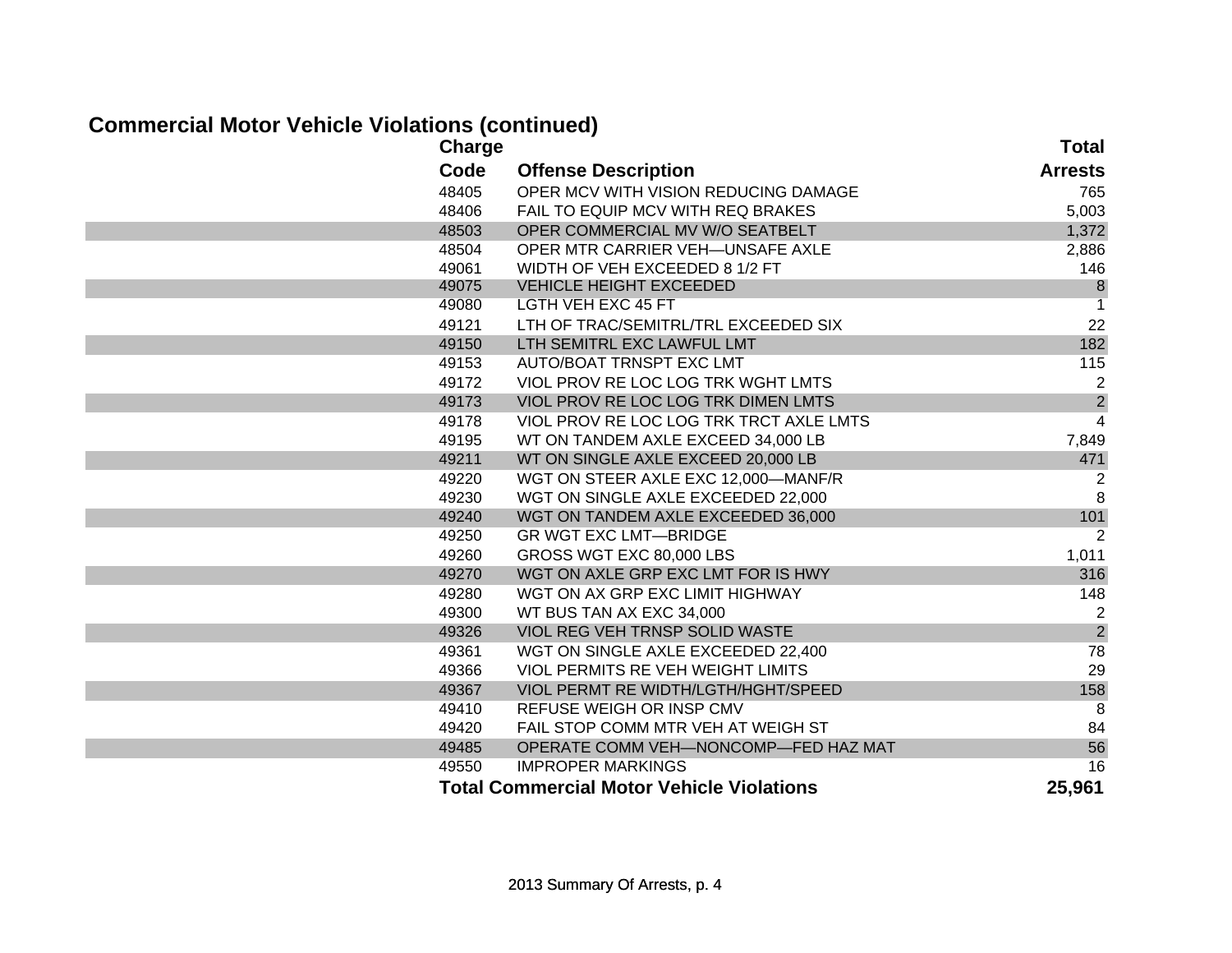#### **Criminal Felonies**

| <b>Charge</b> |                                           | Total                   |
|---------------|-------------------------------------------|-------------------------|
| Code          | <b>Offense Description</b>                | <b>Arrests</b>          |
| 10021         | <b>MURDER 1ST DEGREE</b>                  |                         |
| 10031         | MURDER 2ND DEGREE                         |                         |
| 10051         | <b>INVOL MANSLATER-1ST DEGREE</b>         | 3                       |
| 10052         | INVOLUNT MANSLGTR-2ND DEGREE              | 4                       |
| 10075         | INVOL MANSLAUGHTER-VESSEL-INTOXICATED     | $\mathbf{1}$            |
| 11008         | FORCIBLE RAPE - FORCIBLE COMPULSION       |                         |
| 11022         | STATUTORY RAPE-2ND DEGREE                 |                         |
| 11040         | <b>SEXUAL ASSAULT</b>                     |                         |
| 11062         | SODOMY OR ATTEMPTED SODOMY-1ST DEGREE     | $\overline{2}$          |
| 11077         | STATUTORY SODOMY-2ND DEGREE               |                         |
| 11084         | FORCIBLE SODOMY-DEV SEXUAL INT            | $\mathbf{1}$            |
| 11095         | STATUTORY SODOMY-1ST DEGREE               |                         |
| 12010         | ROBBERY 1ST DEGREE                        |                         |
| 12035         | PHARMACY ROBBERY 1ST DEGREE               |                         |
| 13009         | DOM ASSLT 1ST DEGREE SER INJ              |                         |
| 13011         | ASLT 1ST-SER PHY INJURY                   | $\overline{\mathbf{c}}$ |
| 13015         | DOMESTIC ASSLT 1ST DEGREE                 | $\overline{1}$          |
| 13017         | DOM ASLT 3RD-3RD/SUBS OF                  | $\overline{c}$          |
| 13020         | ASSAULT 1ST DEGREE                        | 8                       |
| 13024         | DOMESTIC ASSAULT-2ND DEGREE-PRIOR         | $\overline{3}$          |
| 13029         | DOMESTIC ASSAULT-2ND DEGREE               | 12                      |
| 13031         | ASSAULT 2ND DEGREE                        | 22                      |
| 13036         | ASSLT-2ND DEGREE-INJ-OPER EMERG VEH       | $\overline{\mathbf{4}}$ |
| 13039         | ASLT 3RD DEGREE-3RD OFFENSE FAMILY/HSHOLD |                         |
| 13100         | ASSLT/ATMPT ON L/E, ETC.-1ST DEGREE       | 4                       |
| 13103         | ASLT/ATMP-L/E,ETC. 2ND DEGREE-WEP/INSTR   | 13                      |
| 13113         | ASLT/ATMPT-L/E, ETC.2ND-NO WEP/INJ        | 7                       |
| 13143         | ASLT 2ND DEGREE-L/E, ETC-APPRHEN INJ      | 3                       |
| 13145         | ASLT 2ND DEGREE L/E, ETC-CRIM NEG-WEP     | $\overline{1}$          |
| 13147         | ASLT 2ND DEGREE-L/E, ETC-CRIM NEG-RISK    | $\overline{2}$          |
| 14010         | <b>BURGLARY 1ST DEGREE</b>                | 13                      |
| 14020         | <b>BURGLARY 2ND DEGREE</b>                | 21                      |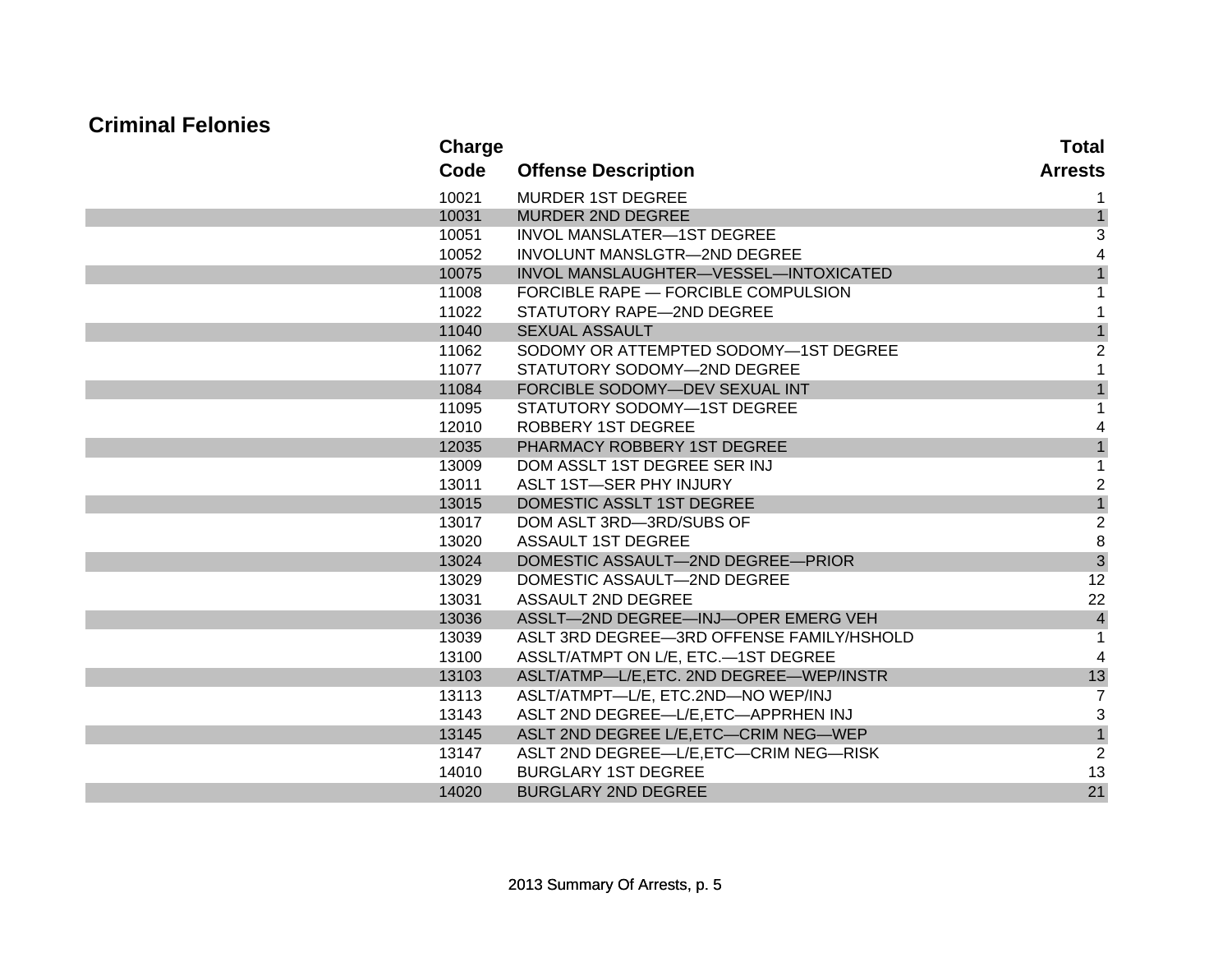|       | <b>Charge</b>                                | <b>Total</b>   |
|-------|----------------------------------------------|----------------|
| Code  | <b>Offense Description</b>                   | <b>Arrests</b> |
| 14030 | POSSESSION BURGLAR TOOLS                     | 13             |
| 15009 | APPROP MATRL <\$500 TO MANUF METH            | $\overline{2}$ |
| 15017 | THEFT/STEALING CONTROLLED SUBSTANCE          | $\overline{3}$ |
| 15020 | STEALING OF A MOTOR VEH-1ST OFFENSE          | 17             |
| 15021 | THEFT-\$500/MORE-LESS \$25,000               | 35             |
| 15022 | STEALING A WATERCRAFT OR AIRCRAFT            | $\overline{1}$ |
| 15023 | THEFT, STEALING OF ANY FIREARM               | 3              |
| 15025 | THEFT/STEAL CREDIT CARD OR LETTER            | $\overline{c}$ |
| 15036 | STEALING RELATED OFFENSE-3RD OFFENSE         | $\overline{1}$ |
| 15038 | PHYSICALLY TAKE PROP FROM VICTIM             | $\overline{2}$ |
| 15055 | STEAL WIR/OTHR CONDCTG DEVICE                | $\overline{7}$ |
| 16010 | <b>KIDNAPPING</b>                            | $\mathbf{1}$   |
| 16020 | KIDNAP-FACIL FEL/INJURY/TERROR               | 1              |
| 16030 | <b>FELONIOUS RESTRAINT</b>                   | 6              |
| 18010 | <b>FORGERY</b>                               | 91             |
| 18011 | <b>COUNTERFEITING</b>                        |                |
| 18020 | POSS OF FORGING INSTRT                       | 5              |
| 19013 | PASSING BAD CHECK-\$500 OR MORE              | $\mathfrak{S}$ |
| 19173 | SALE/POSS ITEM FALSE ID                      | 6              |
| 19180 | REM-DEFACE MANUFACTURER'S NUMBER-MTR VEH     | $\overline{2}$ |
| 19192 | PROD/MANUF/SELL/DIST FRAUDULENT              |                |
|       | DOCUMENT/COPY/MOBILE IMAGE AS INSURANCE CARD | $\,6$          |
| 19253 | IDENTITY THEFT/ATMPT-\$5,001 TO \$50,000     | 50             |
| 19255 | IDENTITY THEFT/ATTEMPT \$501 TO \$5,000      | 1              |
| 19258 | IDENTITY THEFT/ATTEMPT-2ND OFFENSE           | $\mathbf 1$    |
| 19263 | USE ID/PROVIDE PRSN ID <21-TO OBTAIN ALCOHOL | 1              |
| 19264 | TRAFFICKING IN STOLEN IDENTITIES             | 7              |
| 19773 | FRAUD-CONNECTION W/INSURANCE SALE            | $\overline{2}$ |
| 19775 | FRAUDULENT INSURANCE ACT-1ST OFFENSE         | 4              |
| 19883 | EXPLT ELDR/DISABL \$1,000-49,999             | $\mathbf{1}$   |
| 20260 | <b>VIOL LAW-RIVERBOAT GAMB</b>               | $\mathbf{1}$   |
| 21030 | PROMOT PROST-1ST DEGREE                      | 1              |
| 22107 | CHILD MOLEST-1ST DEGREE                      | 1              |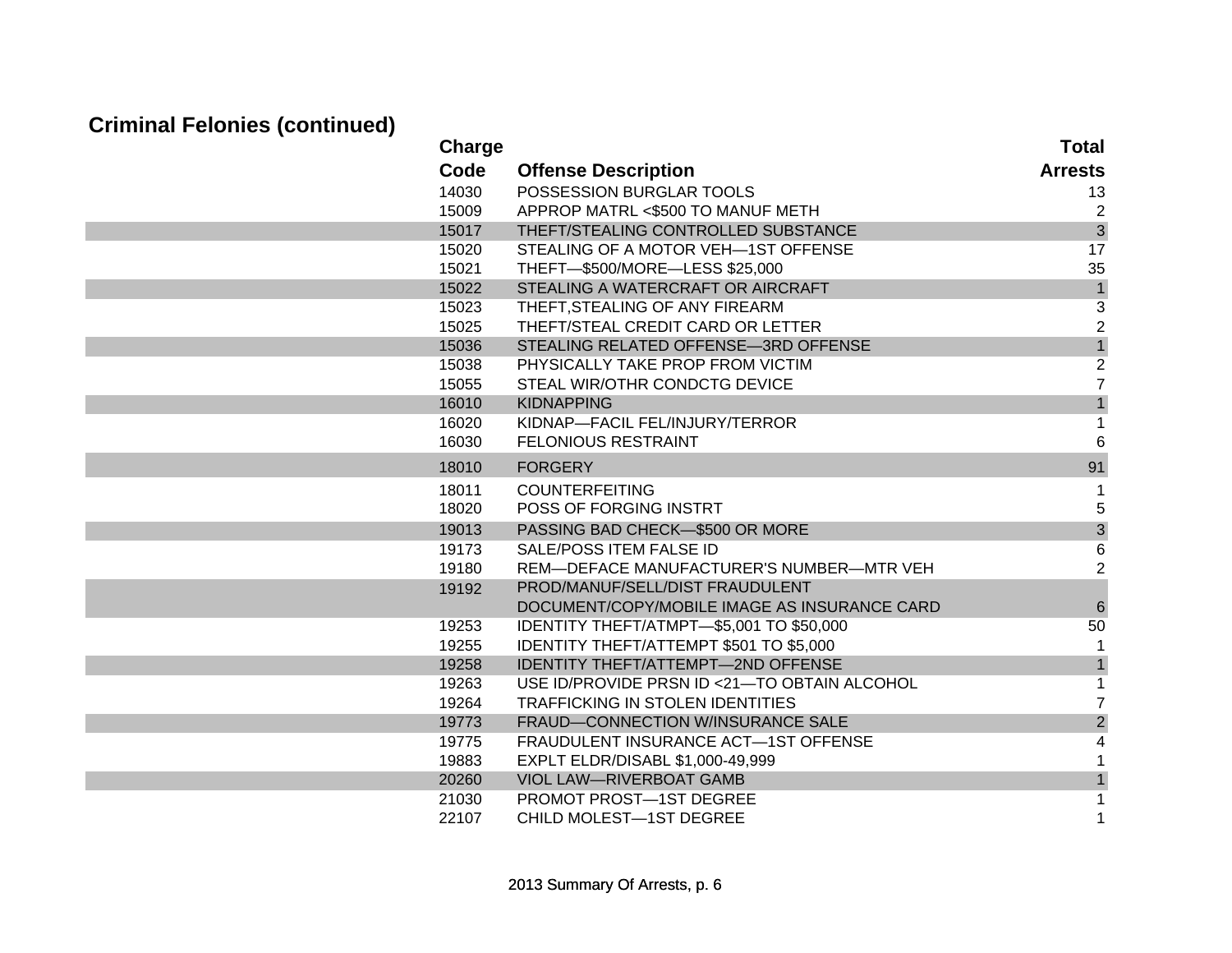| <b>Charge</b> |                                                        | <b>Total</b>    |
|---------------|--------------------------------------------------------|-----------------|
| Code          | <b>Offense Description</b>                             | <b>Arrests</b>  |
| 22361         | FAIL TO REGISTER AS SEX OFFENDER                       |                 |
| 23010         | TAMP 1ST W SERV OF UTILY                               | 4               |
| 23013         | TAMPER WITH MOTOR VEH-1ST DEGREE                       | 154             |
| 23039         | TAMP W/MOTOR VEH-2ND DEGREE PRIOR                      | $\overline{4}$  |
| 23108         | PROP DAM-DISCRIM-2ND DEGREE                            |                 |
| 23110         | PROP DAMAGE 1ST DEGREE                                 | 25              |
| 23116         | PROP DAMG 1ST-MV INTENT TO STEAL                       | $\overline{4}$  |
| 23245         | DAMAGE JAIL/PROPERTY                                   | 1               |
| 24013         | RECEIVING STOLEN PROPERTY                              | 12              |
| 24015         | RECEIVING STOLEN PROPERTY                              | 58              |
| 24035         | ALTER/REMOVE ITEM NUMB-\$500/MORE                      | 1               |
| 25080         | POSSESS CHILD PORN-2ND SUBSEQUENT OFFENSE OR           |                 |
|               | POSS > 20 PICTURES/1 FILM/VIDEO                        |                 |
| 25085         | POSSESSION OF CHILD PORNOGRAPHY                        | $\mathbf{1}$    |
| 26035         | NONSUPPORT-ARREARS OF 12 PAYMENTS                      | $\overline{7}$  |
| 26045         | ENDANGERING WELFARE OF A CHILD-1ST DEGREE              | 86              |
| 26053         | <b>ENDANGER WELFARE CHILD</b>                          | $\overline{1}$  |
| 26058         | ENDGR CHILD-2ND INTOX-VEH RITUAL                       | 5               |
| 26064         | ABUSE/NEGLECT OF A CHILD UNDER SEC. 568.060.5(1) RSMo. | $\overline{2}$  |
| 26067         | ABUS/NEGLT CHILD-SER EMT/PHY INJY                      | $\overline{1}$  |
| 27020         | <b>RESIST/INTERFER FEL ARR</b>                         | 130             |
| 27025         | RES ARST/DETN/STOP-RSK DTH/INJRY                       | 109             |
| 28020         | <b>ESC CUSTODY W/DW/DI/HH</b>                          | $\mathbf{1}$    |
| 28030         | <b>ESC CUST ARR FOR FELONY</b>                         | $\overline{2}$  |
| 28170         | <b>FUGITIVE FROM OUT STATE</b>                         | 76              |
| 29010         | <b>CONCEALING AN OFFENSE</b>                           | $\overline{c}$  |
| 29030         | <b>HINDERING PROSECUTION</b>                           | $\overline{12}$ |
| 29110         | <b>TAMP PHYS EVDN-FLNY CHRG</b>                        | 22              |
| 29173         | VIOL ORDR PROTECTN ADULT-2ND OFFENSE                   | $\overline{1}$  |
| 29230         | TAMP/ATTEMPT-VICTIM-FELONY PROSEC                      | $\mathbf 1$     |
| 29400         | PROBATION VIOLATION                                    | 30              |
| 29405         | PAROLE VIOLATION                                       | $\mathsf 3$     |
| 31010         | ARMED CRIMINAL ACTION                                  | 19              |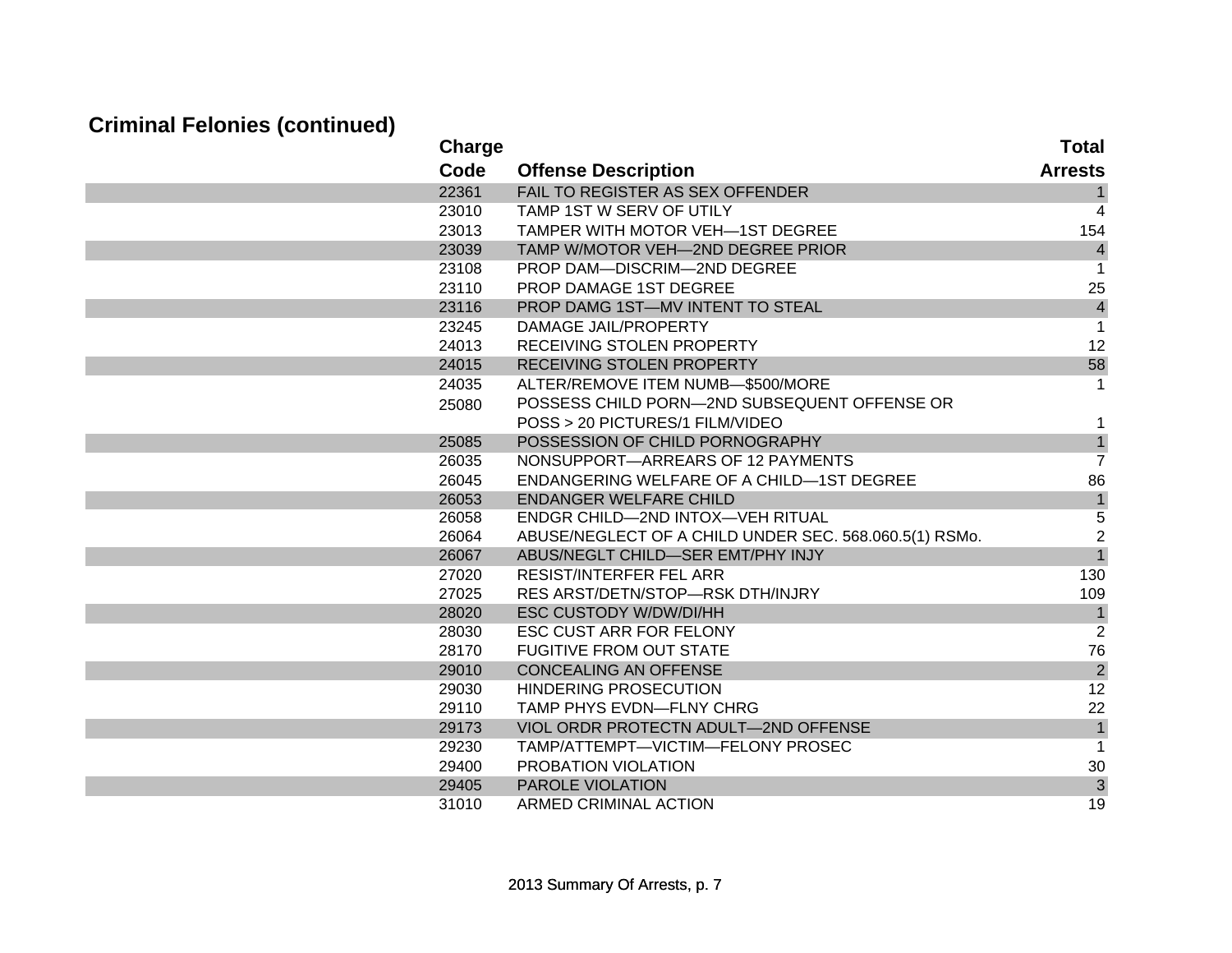| <b>Charge</b> |                                                     | <b>Total</b>   |
|---------------|-----------------------------------------------------|----------------|
| Code          | <b>Offense Description</b>                          | <b>Arrests</b> |
| 31020         | UNLAWFUL USE OF WEAPON                              | 35             |
| 31065         | POSSESSION OF FIREARM                               | 61             |
| 31080         | POSS/MFGR/SELL ILL WEAP                             | 5              |
| 31152         | SHOOT AT OR FROM MTR VEH-1ST OFNS                   |                |
| 31163         | POSS/DISCH LOADED FIREARM WHILE INTOX               | $\overline{2}$ |
| 31182         | DEL/POSS WEAPON-CORR FAC, CITY/COUNTY JAIL, PRIV    |                |
|               | PRSN/JAIL                                           |                |
| 31195         | DEL/POSS WEAP AT COUNTY/PRIV JAIL                   |                |
| 32255         | <b>KEEP MAINT PUB NUISANCE</b>                      | $\overline{7}$ |
| 32322         | DEL/POSS CONTR SUBS-CORR FAC, CITY/COUNTY/PRIV JAIL | 36             |
| 32327         | CONT SUB CO/PRIV JAIL W/O PRESCRPT                  | 11             |
| 32450         | POSS CONTROLLED SUBSTANCE-FELONY                    | 1,664          |
| 32452         | POSS CNTRL SUB EXCPT 35G>CANBNOID                   | 24             |
| 32460         | <b>FRAUD ATT OBTN CONTR SUB</b>                     | 36             |
| 32461         | MANUF CONTR SUBS-RES W CHILD/2,000 FT-SCHOOL/BUS    | $\overline{2}$ |
| 32465         | DIST DEL MANUF CONTR SUB                            | 338            |
| 32467         | DIST/DEL SPEC DRUG IN/NEAR PARK                     | $\mathbf{3}$   |
| 32470         | DIST DEL/U/FIVE GRAMS MARIJ                         | $\overline{1}$ |
| 32475         | <b>DIST CONT SUB TO MINOR</b>                       | $\sqrt{2}$     |
| 32480         | PUR TRAN CONT SUB MINOR                             | 1              |
| 32487         | PROV MATRLS-ILL PROD C/S                            | $\mathbf{1}$   |
| 32488         | DRUG TRAF/ATMPT-1ST DEGREE > STAT AMT               | 24             |
| 32490         | TRAFFIC IN DRUGS/ATTEMPT-1ST DEGREE                 | $\overline{7}$ |
| 32495         | TRAFFIC IN DRUG/ATTEMPT-2ND DEGREE                  | 11             |
| 32497         | DRUG TRAF/ATTEMPT-1ST DEGREE-W/I MV                 | 9              |
| 32500         | TRAFFIC IN DRUG/ATTEMPT-2ND DEGREE                  | 4              |
|               |                                                     |                |
| 32506         | DRUG PARAPH AMPHET/METH                             | 233            |
| 32510         | DELIVER DRUG PARAPHERNALIA                          | 3              |
| 32520         | DEL MANUF CONT IMIT DRUG                            | 5              |
| 32526         | POSS EPHEDRINE—MAN METH                             | 48             |
| 32566         | CREATE/ALTER CHEM TO C/S                            | 79             |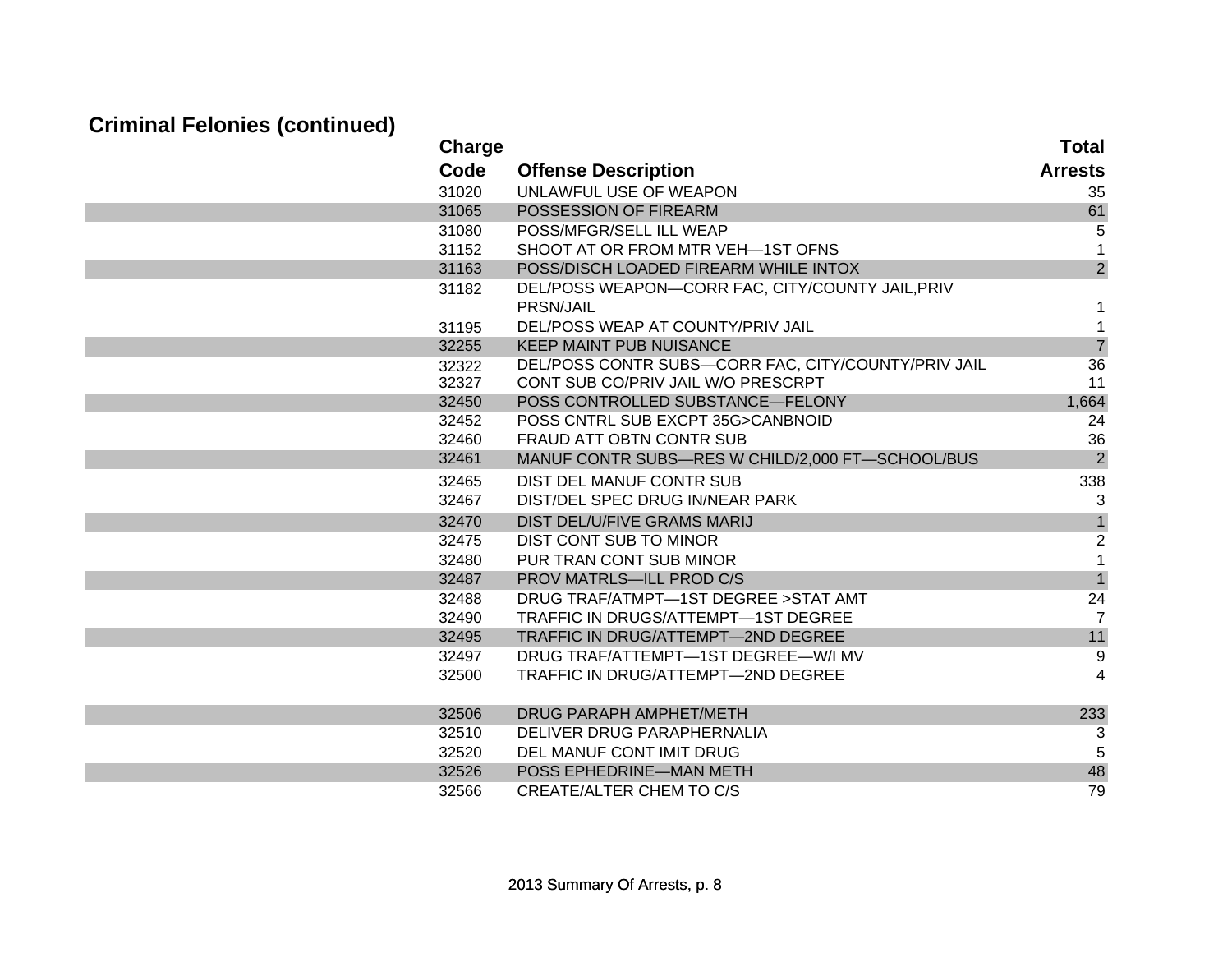|       | Charge                                                | <b>Total</b>   |
|-------|-------------------------------------------------------|----------------|
| Code  | <b>Offense Description</b>                            | <b>Arrests</b> |
| 33355 |                                                       |                |
|       | DEL/POSS INTOX LIQUOR-CORR FAC, CITY/COUNTY/PRIV JAIL |                |
| 34221 | AGGRAVATED STALKING-1ST OFFENSE                       |                |
| 36048 | ABANDONMENT OF A CORPSE                               |                |
| 36173 | INHALE/SMELL SOLVENT FUMES—SUBS OFFENSE               |                |
| 51050 | BRIBERY OF A PUBLIC SERVANT                           |                |
| 55520 | VIOL NAT FIREARMS ACT                                 | $\overline{2}$ |
| 58010 | MAKING A TERRORIST THREAT                             | 3              |
| 59122 | ALLOW REL/ESC ANHYDROUS AMMONIA                       |                |
| 59124 | POSS ANHYDR AMMON—NONAPPRV CNTR                       | 6              |
| 64013 | ENTICE CHILD—ACTOR >21/CHILD <15                      |                |
|       | <b>Total Criminal Felonies</b>                        | 3,874          |

#### **Criminal Misdemeanors**

| Code  | <b>Offense Description</b>                          | <b>Arrests</b> |
|-------|-----------------------------------------------------|----------------|
| 11053 | SEXUAL MISCONDUCT - 1ST DEGREE - 1ST OFFENSE        |                |
| 13019 | DOM ASSLT—3RD DEGREE—1ST/2ND OFFENSE                | 21             |
| 13041 | ASSAULT 3RD DEGREE-SECTION 565.070 (1,2,4,&6) RSMo. | 31             |
| 13051 | ASSAULT 3RD DEGREE-SECTION 565-070(3,5) RSMo.       | 13             |
| 13117 | ASSAULT 3RD DEGREE-L/E, ETC-PHYS INJURY             | 16             |
| 13126 | ASLT/ATMPT 3RD DEGREE-L/E, ETC-PHYS CON             | 28             |
| 13131 | ASLT 3RD DEGREE-L/E, ETC.- APREH INJ                | $\overline{4}$ |
| 15000 | THEFT LESS THAN \$500-1ST OFFENSE                   | 37             |
| 15001 | <b>STEALING MOTOR FUEL</b>                          | 10             |
| 17055 | NEGLGNTLY SET FIRE WDLD, CROPS, GRASS               |                |
| 19023 | PASSING BAD CHECK-LESS THAN \$500                   | 5              |
| 19044 | FRAUD USE CREDIT/DEBIT—LESS \$500                   |                |
| 19092 | DEFRAUDING SECURED CREDITORS                        |                |
| 19193 | POSS FRAUDLNT DOC/COPY/MOBILE IMAGE AS INS ID CARD  | 10             |
| 19260 | IDENTITY THEFT/ATTEMPT(UP TO \$500)-1ST OFFENSE     | 2              |
| 19262 | <b>IDENTITY THEFT/ATTEMPT—1ST OFFENSE</b>           | 29             |
| 19503 | <b>FRDTLY ASST W/DRIVERS LICSN/PRMT</b>             |                |
| 20085 | FALSE ID-GAMB BOAT-2ND OFFENSE                      | 3              |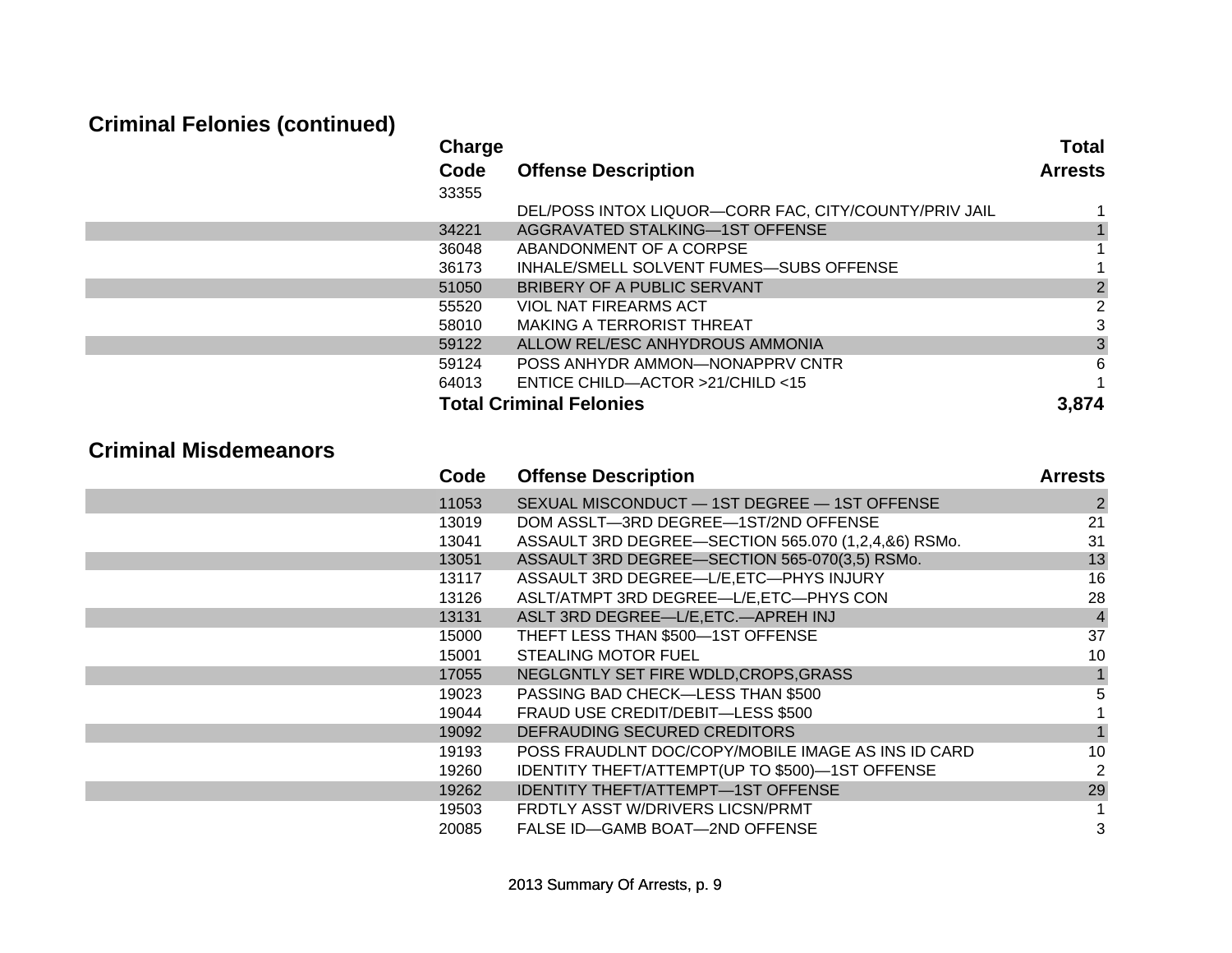# **Criminal Misdemeanors (continued)**

| Charge |                                            | <b>Total</b>    |
|--------|--------------------------------------------|-----------------|
| Code   | <b>Offense Description</b>                 | <b>Arrests</b>  |
| 20090  | FALSE ID-GAMB BOAT-1ST OFFENSE             | 166             |
| 20227  | PERS UND 21-ATT WAGR-1ST OFFENSE           | 7               |
| 20231  | AID PERS UND 21-WAGR-1ST OFFENSE           | 18              |
| 22012  | SEX MISCONDUCT-2ND DEGREE-P/O              | $\overline{c}$  |
| 22013  | SEXUAL MISCONDUCT-2ND DEGREE               | $\overline{5}$  |
| 23041  | TAMPER W MOTOR VEHICLE-2ND DEGREE          | 25              |
| 23136  | PROPERTY DAMAGE 2ND DEGREE                 | 42              |
| 24026  | RECEIVING STOLEN PROPERTY                  | 63              |
| 26041  | NON-SUPPORT                                |                 |
| 26050  | ENDNG WELFARE OF CHILD-2ND DEGREE          | 63              |
| 26057  | ENDGR CHILD-2ND DEGREE INTOX/BAC VEHICULAR | 248             |
| 26175  | ELDER ABUSE-3RD DEGREE                     |                 |
| 27012  | <b>MAKING FALSE REPORT</b>                 | 31              |
| 27015  | FILE FLS RPT ON EMCY PH                    |                 |
| 27017  | MISUSING "9-1-1"                           | $\overline{2}$  |
| 27040  | <b>RESIST/INTERFERE ARREST</b>             | 197             |
| 27078  | FAIL STOP/OBEY SIGNAL OF LAW ENFCMNT       | 7               |
| 27080  | <b>RESIST PTRL MBR-DISCHARGE DUTIES</b>    | 25              |
| 27088  | <b>RESIST/OPPOSE LAW ENFC IN DUTIES</b>    | $6\phantom{1}6$ |
| 27090  | <b>DISOBEY DIRECTION-PTRLMN</b>            | 12              |
| 28040  | <b>ESCAPE FROM CUSTODY</b>                 | $\sqrt{3}$      |
| 28175  | <b>FUGITIVE FROM OUT-OF-STATE</b>          | $\overline{c}$  |
| 29040  | <b>HINDERING PROSECUTION</b>               | $\overline{12}$ |
| 29101  | MAKING FALSE DECLARATION                   | 4               |
| 29120  | <b>TAMP PHYS EVIDENCE</b>                  | $\bf 8$         |
| 29145  | FLSE IMP LAW ENF OFFR                      | $\mathbf{1}$    |
| 29152  | <b>FALSE IMPERSONATION</b>                 | 6               |
| 29175  | VIOL ORDER PROTECTION FOR ADULT            | 30              |
| 29177  | VIOL CHILD PROTCTN ORDR-1ST OFFENSE        | 4               |
| 29240  | TAMP/ATTEMPT WITNS-TESTIFY FLSLY           |                 |
| 29342  | OBSTRUCT-GOVERNMENT OPERATION              |                 |
| 29385  | FAILURE TO APPEAR-MISDEMEANOR              | 11              |
| 29395  | <b>FAILURE TO APPEAR-INFR/ORD</b>          | 17              |
| 29406  | PROB/PAROLE VIOLATION                      | $\overline{4}$  |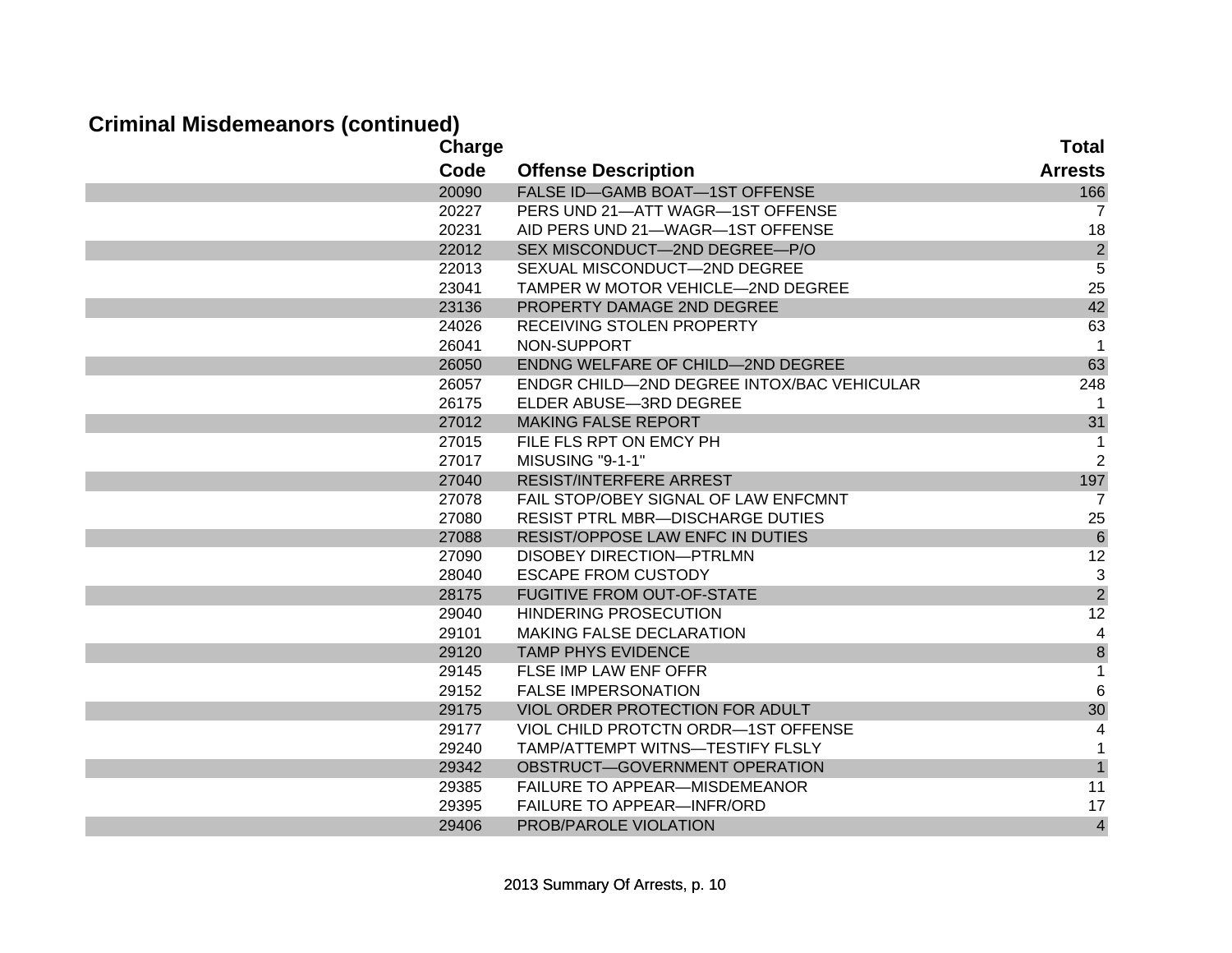#### **Criminal Misdemeanors (continued)**

| <b>Charge</b> |                                                     | <b>Total</b>   |
|---------------|-----------------------------------------------------|----------------|
| Code          | <b>Offense Description</b>                          | <b>Arrests</b> |
| 29470         | <b>CRIM CONTEMPT COURT</b>                          | 2              |
| 31037         | UNLAWFUL USE OF WEAPON-SECTION 571.030(6,7,8) RSMO. | 3              |
| 31090         | POSS/MFGR/SELL ILL WEAP                             | 19             |
| 31112         | POSSESSION OF A DEFACED FIREARM                     | 5              |
| 32457         | MISD-POSS UP TO 35 GRAMS MARIJUANA                  | 3,939          |
| 32459         | POSS UP TO 35 GRMS SYN CNNBNOID                     | 475            |
| 32504         | UNLAWFUL USE DRUG PARAPHERNALIA                     | 4,514          |
| 32515         | POSS IMIT CONTROL DRUGS                             | 14             |
| 33010         | LIQ VIO-FAIL KEEP CLOSE                             | $\mathbf{3}$   |
| 33022         | GIVE FALS AGE WHEN U 21                             | $\overline{2}$ |
| 33030         | SUPPLY LIQ MIN/INTOX PER                            | 61             |
| 33037         | FAIL-STOP PERS<21 DRK/POSS LIQUOR                   | 9              |
| 33040         | MINR PUR/ATMP PUR/POSS LIQ-1ST OFFENSE              | 591            |
| 33041         | MINR POSS PUR/ATMP LIQ-2ND/SUB OFFENSE              | 8              |
| 33045         | MINR INTOX/BAC > .02%-1ST OFFENSE                   | 536            |
| 33046         | MINR INTOX/BAC > .02% - 2ND/SUB OFFENSE             | 16             |
| 34013         | PEACE DISTURBANCE-1ST OFFENSE                       | 6              |
| 34059         | HARASSMENT-PERS 17 YRS OR LESS                      | $\overline{2}$ |
| 34241         | STALKING-1ST OFFENSE                                | -1             |
| 36060         | <b>LITTERING</b>                                    | 299            |
| 36178         | INTENTIONAL INHALE SOLVENT                          | $\mathbf{1}$   |
| 36185         | SELL TOB-UND 18-1ST/2ND OFFENSE                     | $\overline{c}$ |
| 36520         | ANIMAL NEG/ABANDON                                  | 3              |
| 36530         | ANIMAL NEGLECT OR ABANDONMENT-1ST OFFENSE           | 3              |
| 36975         | PERS VIO MSDL AFT NOTICE                            | 1              |
| 39010         | VIOL FISH AND GAME LAW                              | 1              |
| 39035         | POSSESS ILLEGAL WILDLIFE                            | $\mathbf{1}$   |
| 39400         | <b>VIO NONDESIGNATED AREA</b>                       | 1              |
| 39500         | <b>FAIL PRODUCE FISHING LIC</b>                     | 5              |
| 48877         | PARK VEHICLE IN HANDICAP ZONE                       | $\overline{1}$ |
| 48878         | DR W PLACARD-REAR VIEW MIRROR                       | 44             |
| 54121         | MV/BOAT DEAL/MANF-NO-LIC                            |                |
| 54740         | LITTER WATERS-STATE PARK                            | $\mathbf{1}$   |
| 55030         | <b>VIOL US IMMIGRATION LAW</b>                      | 4              |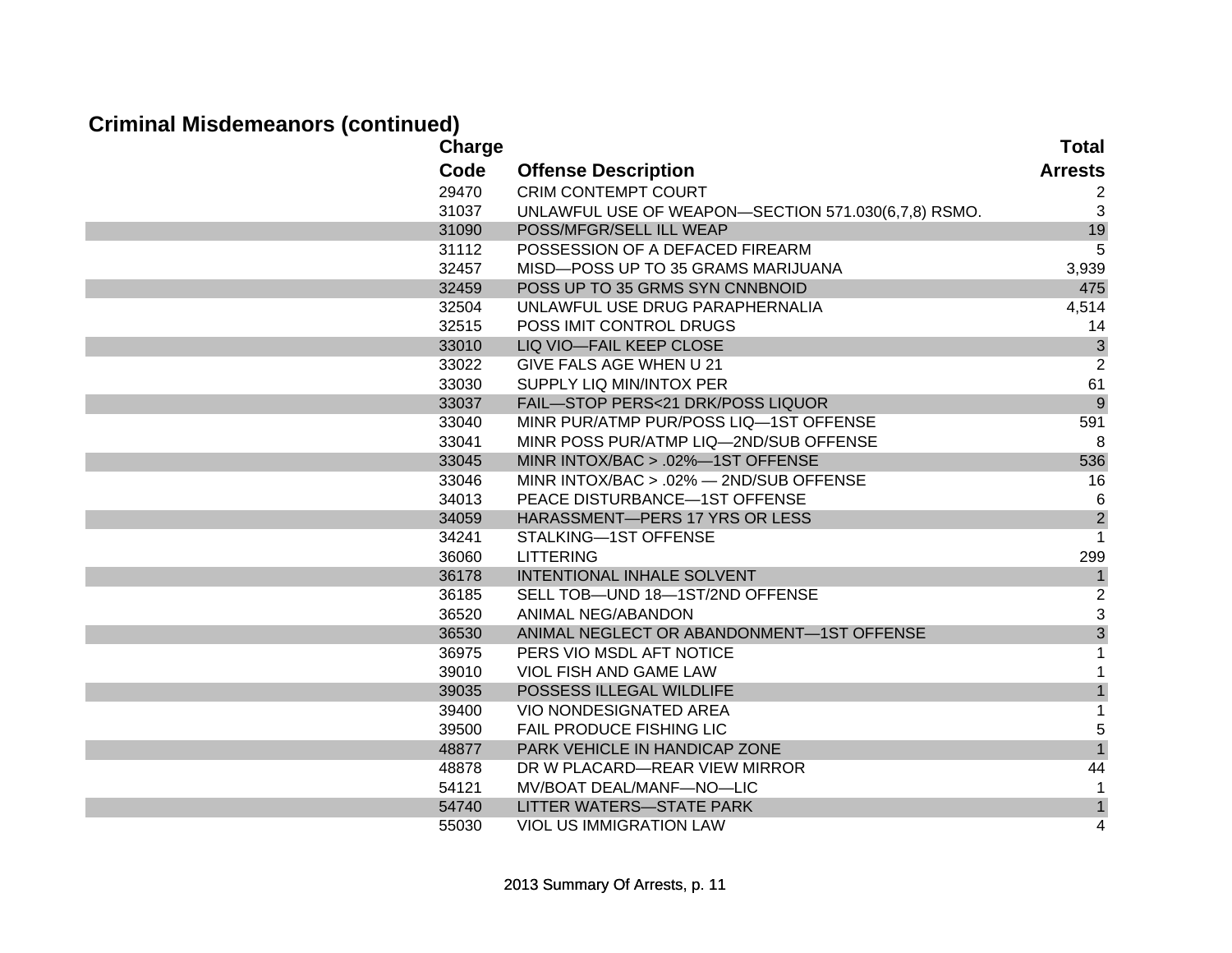# **Criminal Misdemeanors (continued)**

|       | Charge                               |                |
|-------|--------------------------------------|----------------|
| Code  | <b>Offense Description</b>           | <b>Arrests</b> |
| 57001 | TRESPASSING-1ST DEGREE-GAMBLING BOAT | 367            |
| 57042 | TRESPASS-1ST DEGREE                  | 332            |
| 57052 | <b>TRESPASS ON REAL PROPERTY</b>     | 2              |
| 57060 | TRESPASSING—2ND DEGREE               | 19             |
| 99010 | <b>HOLD FOR SAFE KEEPING</b>         |                |
| 99045 | DETAIN FOR MENTAL HEALTH             | 11             |
| 99050 | COVEYED UNFIT PERSON                 | 12             |
|       | <b>Total Criminal Misdemeanors</b>   | 12,559         |

# **Driver License & Safety Responsibility**

| Code           | <b>Offense Description</b>                                            | <b>Arrests</b>  |
|----------------|-----------------------------------------------------------------------|-----------------|
| 46022          | DW-OWNER'S REGISTRATION-SUSP/REV                                      | 15              |
| 46603<br>46611 | FALSE STMT/AFFIDAVIT—DR LIC/OTHER<br>DWR—ASSISTING WITH LIC APP FRAUD |                 |
| 46618          | <b>VIO INT LIC/TEMP PERMIT</b>                                        | 313             |
| 46623          | OPR VEH W/O NEW LICENSE                                               | 104             |
| 46627          | <b>POSS SUS/REV LIC</b>                                               | 48              |
| 46630          | DISPL DRI LIC OF OTHER                                                | 21              |
| 46635          | LOANED DRI LIC TO OTHER                                               | 5               |
| 46645          | LET CHILD UNDER 16 DRIVE                                              | 11              |
| 46650          | LET UNAUTH PERSON DRIVE                                               | 92              |
| 46671          | ALTERED OPR LIC/ID CARD                                               | 3               |
| 46680          | UNDER 21 POSS ILEGL ID                                                | 8               |
| 46700          | DR CMV W/O CDL IN POSSESSION                                          | $6\phantom{1}6$ |
| 46703          | DR CMV W/O PROPER LIC/ENDORSEMENT                                     | 62              |
| 46705          | DR CMV W/O COMM MV DRIVER LICENSE                                     | 110             |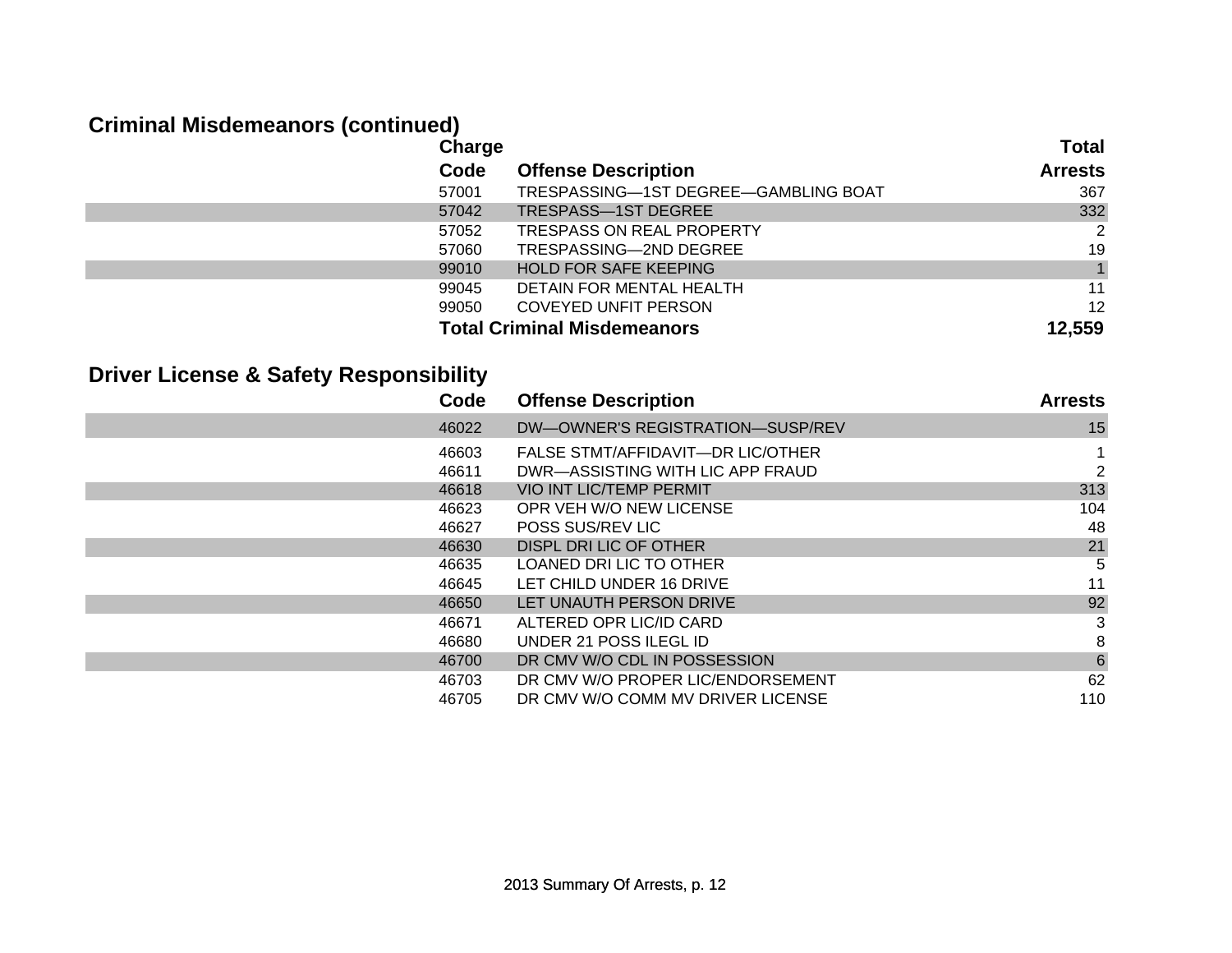#### **Driver License & Safety Responsibility (continued)**

| <b>Charge</b> |                                                         | Total          |
|---------------|---------------------------------------------------------|----------------|
| Code          | <b>OFFENSEense Description</b>                          | <b>Arrests</b> |
| 46707         | VIOL OPR LIC RESTRIC W OPR CMV                          | 22             |
| 46710         | DR CMV-LIC REV-4TH/SUB OFFENSE                          |                |
| 46714         | DR CMV-DR DISQUALIFIED-OP CMV                           | 72             |
| 46716         | DR CMV-CDL-REV/SUSP/CANC                                | 187            |
| 46730         | DWR/DWS FOR VIOL SEC 302.304.17 RSMo.                   | 2              |
| 46750         | DWR/DWS FOR VIOL SEC 577.041.11 RSMo.                   | 4              |
| 46760         | OPER MV W/O VALID DL-1ST OFFENSE                        | 7,177          |
| 46762         | OPER MV W/O VALID DL-2ND OFFENSE                        | 633            |
| 46764         | OP MTRCYCL W/O VALID DL-1ST OFFENSE                     | 450            |
| 46766         | OP MTRCYCL W/O VALID DL-2ND OFFENSE                     | 9              |
| 46768         | PRMT INVLD LCNSEE OPR CYCL—1ST OFFENSE                  | 2              |
| 46770         | OP MV W/ANTHRS PRMT/DL-1ST OFFENSE                      | 13             |
| 46772         | PRMT INVLD LCNSE OP CYCL-2ND/SUB OFFENSE                | $\overline{1}$ |
| 46776         | DWR/DWS-1ST OFFENSE                                     | 8,761          |
| 46778         | DWR/DWS-2ND OR SUBSQT OFFENSE                           | 1,809          |
| 46780         | <b>DWR/DWS</b>                                          | 652            |
| 46810         | MISREP ACCIDENT INFO DOR                                | -3             |
| 46818         | DR WH DRIVER LICENSE SUSP/REV                           | 152            |
| 46836         | FAILURE OF OWNER/OPERATOR TO OPERATE MV WO              | 29,869         |
| 46838         | OP OTHRS MV W/ NO FINANCL RESP                          | 1,975          |
| 46860         | ALLOW DRIVE WITH INVALID LIC                            |                |
| 46863         | <b>INV EVIDENC-LIABIL INSUR</b>                         | 167            |
| 46865         | <b>INVALID INSURANCE CARD</b>                           | 2              |
| 47366         | <b>VIOL RESTRICTION ON LIC</b>                          | 70             |
| 47369         | <b>VIOL RESTRICTION ON LIC</b>                          | $\mathbf{3}$   |
| 47533         | UNLWFLY OPER LOW-SPD VEH W/O FINCL RESP                 |                |
|               | <b>Total Driver License &amp; Safety Responsibility</b> | 52,839         |

#### **Hazardous Vehicle Condition Violation**

**Contract Contract** 

|       | Charge                                 | <b>Total</b>   |
|-------|----------------------------------------|----------------|
|       | <b>OFFENSEense Description</b><br>Code | <b>Arrests</b> |
| 47350 | DR FAIL SECURE-BOOSTER/SEAT BELT       | 416            |
| 47355 | DR FAIL SECURE-RESTRAINT/BOOSTER       | 2,311          |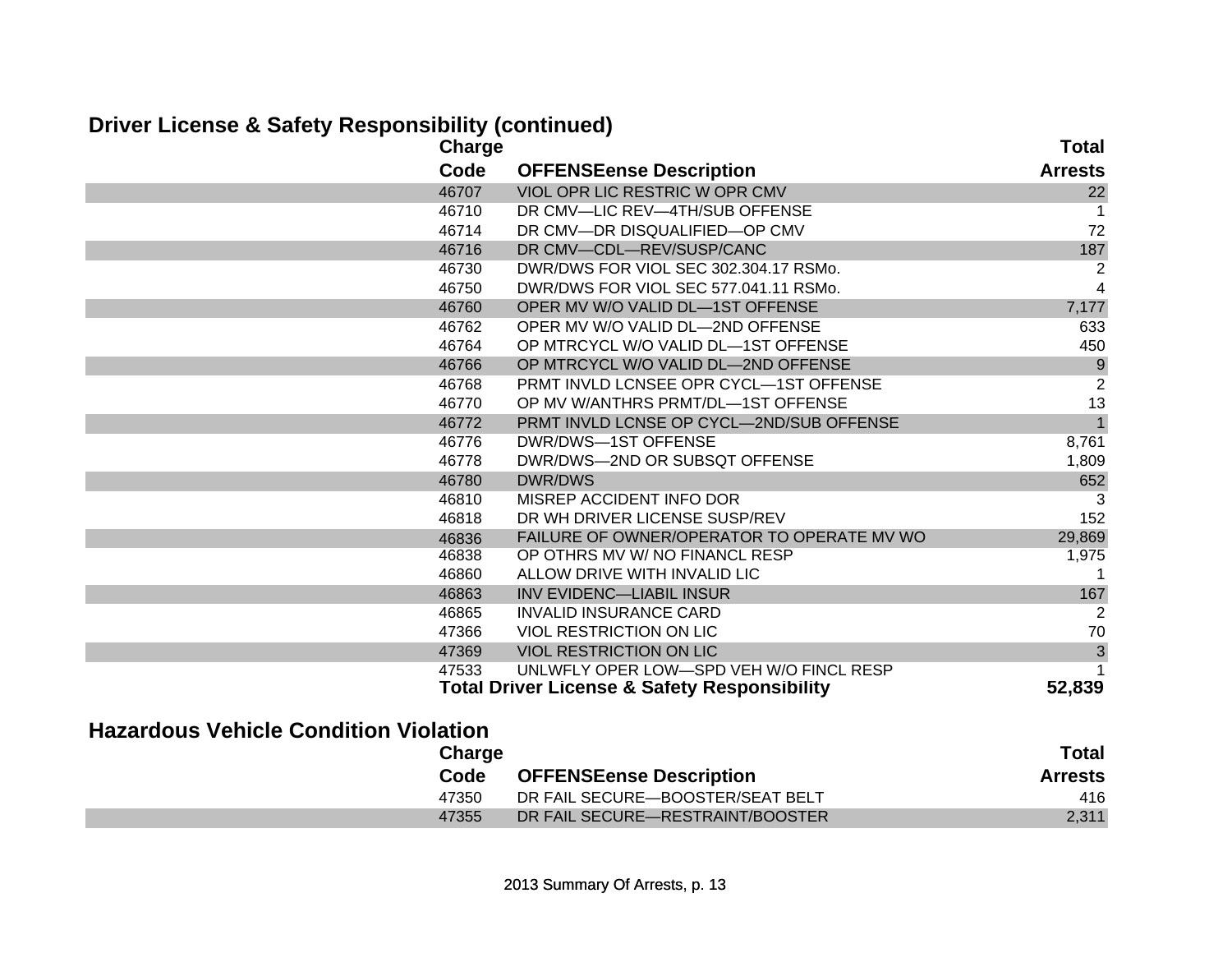# **Hazardous Vehicle Condition Violation (continued)**

| Charge | -----------                          | <b>Total</b>   |
|--------|--------------------------------------|----------------|
| Code   | <b>Offense Description</b>           | <b>Arrests</b> |
| 47367  | DRV/FRNT PASGR FAIL WEAR SEAT BELT   | 70,508         |
| 47368  | OPR/PSGR <18-TRUCK-NO SAFETY BELT    | 107            |
| 47370  | DRVR FAIL SEC CHLD <16 RESTRNT       | 1,047          |
| 47389  | <b>FAILED TO DIM LIGHTS</b>          | 187            |
| 47400  | UND 18 RIDE UNENCLOSED BED OF TRUCK  | 22             |
| 48001  | STOP/PARK VEHICLE IN PROHIB AREA     | $\overline{4}$ |
| 48002  | <b>ILLEGAL PARKING OR STOPPING</b>   | 319            |
| 48006  | ILLEG PARK/STOP-THREAT ACCIDENT      | 69             |
| 48008  | ILLEG PARK/STOP-RESULT ACCIDENT      | 20             |
| 48087  | FAIL TO COVER/SECURE VEHIC LOAD      | 283            |
| 48091  | FAIL MUD FLAPS/ADEQUATE ON TRUCK     | 84             |
| 48093  | FAIL DISP LMP MTR VEH REQ            | 74             |
| 48094  | NO LIGHTED LAMPS WHEN USE WIPERS     | 492            |
| 48099  | NO LIGHTED LAMPS DURING FOG          | 95             |
| 48102  | <b>USED UNAPPR LIGHT DEVICE</b>      | $\mathbf{3}$   |
| 48107  | FAIL EQP CAR/TRK/BUS HEADLAMPS       | 11             |
| 48112  | FAIL EQUIP MOTCYC APRVD HEADLAMP     | $\overline{2}$ |
| 48132  | FAIL BEAM HEADLAMP SEE 350 FEET      | $\overline{1}$ |
| 48147  | <b>FAIL EQUIP TWO TAILLAMPS</b>      | 296            |
| 48152  | <b>FAIL EQUIP LIC LAMP</b>           | 180            |
| 48157  | NO APPRVD REFLEC MOTORCYCLE          | $\overline{7}$ |
| 48162  | NO APPROVED REFLECTOR—REAR MV        | 85             |
| 48163  | OP W INOP LIC LAMPS/TAILLAMPS        | 51             |
| 48182  | BACKUP LAMP LIGHTED-FORWARD MOTION   | $\mathbf{1}$   |
| 48187  | EQUIP MV WITH MORE THAN ONE SPOTLAMP | $\mathbf{1}$   |
| 48192  | AIM MV SPOTLAMP IN GLARING MANNER    | $\mathbf{1}$   |
| 48197  | DISPLAY LIGHTED HEADLAMP-NOT WHITE   | $27\,$         |
| 48202  | DISPLAY AUX LAMP-NOT WHT/YEL/AMB     | 28             |
| 48207  | DISPLY LIGHTED RED LAMP ON FRONT     | $\sqrt{5}$     |
| 48217  | USE FLASH SIG-NOT BUS/EMER VEH       | $\overline{4}$ |
| 48222  | FAIL HAVE TWO LIGHTED HEADLAMPS      | 217            |
| 48227  | DISPLAY MORE THAN FOUR HEADLAMPS     | 3              |
| 48232  | FAIL DSPLY LAMPS PARKED CAR/TRUCK    | $\overline{1}$ |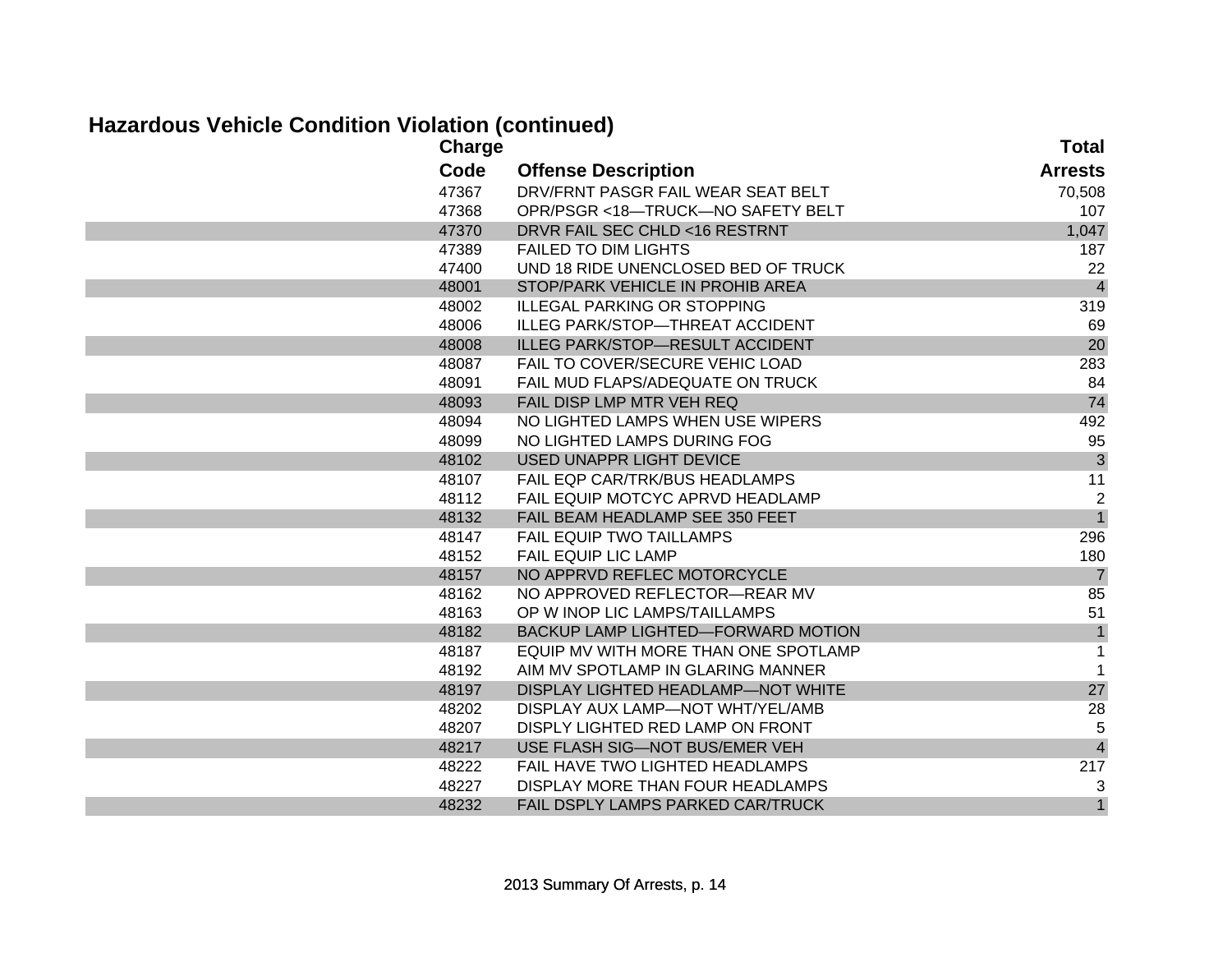#### **Hazardous Vehicle Condition Violation (continued)**

| ****** \`<br>Charge |                                         | <b>Total</b>              |
|---------------------|-----------------------------------------|---------------------------|
| Code                | <b>Offense Description</b>              | <b>Arrests</b>            |
| 48242               | ANIMAL-DRIVEN VEH-NO REQUIRED LIGHT     | 3                         |
| 48250               | <b>FAIL EQUIP FT SEATBELTS</b>          |                           |
| 48256               | <b>FAIL EQUIP HORN</b>                  | $\overline{4}$            |
| 48261               | FAIL EQUIP ADEQ MUFFLER                 | 45                        |
| 48266               | OPR VEH W/O WORKING BRAKES              | 11                        |
| 48271               | NO MIRROR TO REVEAL REAR ROAD           | $\overline{c}$            |
| 48272               | <b>BUMPERS RAISED-MAX BUMPER HGHTS</b>  | 19                        |
| 48273               | OPER MV W/O FRONT/REAR BUMPERS          | 13                        |
| 48276               | NO RED FLG/LP PROJECTION                | 19                        |
| 48277               | OP MV W/O PROPERLY EQUIPD BUMPERS       | $5\phantom{.0}$           |
| 48284               | <b>TOWD VEH-IMP SAFETY DEV</b>          | 96                        |
| 48286               | TOW HAY DANGEROUSLY                     | $\mathbf{1}$              |
| 48289               | NO LIGHTED LAMPS ON TOWED VEHICLE       | 16                        |
| 48300               | USED SIR/BLUE LP W/O PERMIT             | $\ensuremath{\mathsf{3}}$ |
| 48305               | <b>INAD BICYCLE BRAKES</b>              | $\overline{1}$            |
| 48310               | USED BICYC W/O LT/REFLEC                | $\mathbf{1}$              |
| 48422               | <b>VIOL IGNITN INTERLK REST</b>         | 25                        |
| 48424               | IGNITN INTRLK DEV VI 1ST OFFENSE        | 69                        |
| 48427               | <b>IGNITN INTRLK DEV VI 2ND OFFENSE</b> | $\overline{1}$            |
| 48438               | MCV-FAIL PROPERLY MOUNT FUEL TANK       | 53                        |
| 48442               | OPER MCV W 5TH WHEEL MOUNTED UNSAFE     | $\overline{3}$            |
| 48448               | OPER MCV ON TIRES W FABRIC EXPOSED      | 1,977                     |
| 48453               | OPER MCV WITH FAULTY WIPERS             | 3                         |
| 48458               | OPER MCV W/O DEFROSTING DEVICE          | $\overline{1}$            |
| 48459               | FAIL DISPLAY RED FLAG-FOUR FT PROJEC    | 10                        |
| 48464               | OPER MCV-IMPR TOW BAR/5TH WHL/SDL MT    | 10                        |
| 48465               | FAIL EQUIP MCV W FILLED FIRE EXTING     | 57                        |
| 48466               | FAIL EQUIP MCV W ADEQ LOAD DEVICES      | 507                       |
| 48467               | OPER CMW/TRL W OUT-OF-SERV ORDER        | 10                        |
| 48468               | MISC FEDERAL MOTOR CARRIER CODE         | 373                       |
| 48469               | OPER CMV W DRIVER OUT-OF-SERV ORDER     | 17                        |
| 48473               | OPER MCV WITH DEFECTIVE EXHAUST         | 9                         |
| 48474               | OPER MV-VISION REDUCING MATERIAL        | 5,813                     |
| 48811               | UNNEC NOISE HORN/WHISTLE                | 3                         |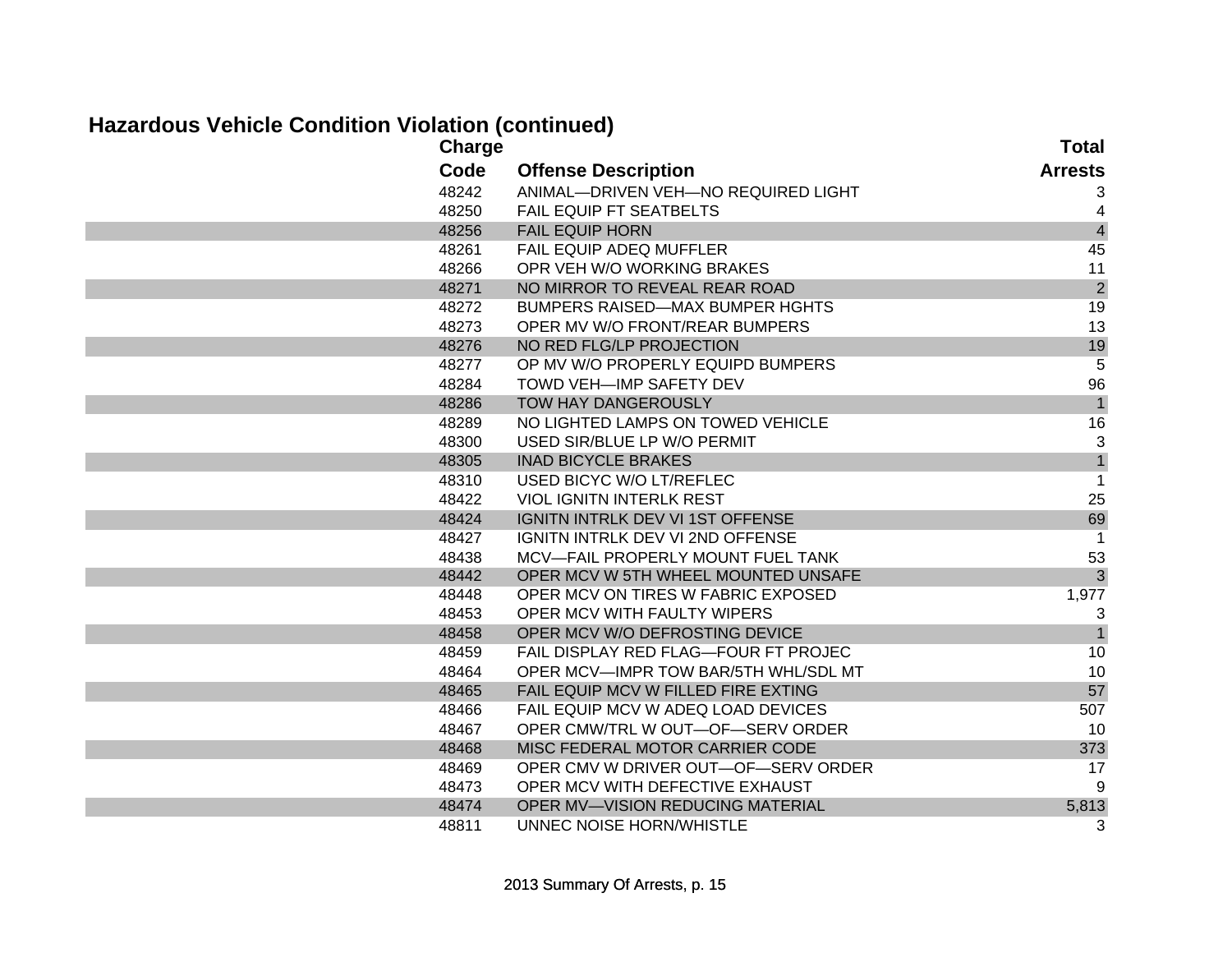#### **Hazardous Vehicle Condition Violation (continued)**

| Charge |                                                    | <b>Total</b>   |
|--------|----------------------------------------------------|----------------|
| Code   | <b>Offense Description</b>                         | <b>Arrests</b> |
| 48814  | FAIL MOVE VEH OBSTR TRAFFIC                        |                |
| 48816  | <b>OPR MC-EXCESSIVE NOISE</b>                      | 34             |
| 49471  | OP CMV W EQUIP NOT MVI REGS                        | 30             |
|        | <b>Total Hazardous Vehicle Condition Violation</b> | 86,219         |

#### **Motor Vehicle Inspection Violations**

| Charge |                                                  | <b>Total</b>   |
|--------|--------------------------------------------------|----------------|
| Code   | <b>Offense Description</b>                       | <b>Arrests</b> |
| 46217  | INSPECTING WITHOUT VALID PERMIT                  |                |
| 46219  | <b>CHARGING EXCESSIVE INSPECTION FEE</b>         | $\overline{4}$ |
| 48408  | MOTOR VEHICLE INSPECTION VIOLATION               | 5              |
| 48847  | VEH INSPECTION PERMIT TO WRONG PERS              |                |
| 48849  | PERFORM IMPROPER VEH INSPECTION                  | 32             |
| 48853  | FAIL SURENDR VEH INSPEC STAT PERMIT              |                |
|        | <b>Total Motor Vehicle Inspection Violations</b> | 45             |

#### **Other Felony Boating Violations**

| Code  | <b>Offense Description</b>                   | <b>Arrests</b> |
|-------|----------------------------------------------|----------------|
| 10054 | INVOL MANSLAUGHTER-VESSEL                    |                |
| 13034 | ASSAULT—VESSEL—2ND DEGREE                    | 6              |
|       | <b>Total Other Felony Boating Violations</b> |                |

# **Other Hazardous Moving Violations**

| Code  | <b>Offense Description</b>         | <b>Arrests</b> |
|-------|------------------------------------|----------------|
| 46092 | OPERATE UNREGISTERED ATV           | 22             |
| 46501 | FAIL-OWNERSHIP CERTIFICATE-ATV     |                |
| 47060 | UNLAWFULLY OPERATE ATV ON HIGHWAY  | 107            |
| 47064 | UNLAWFULLY OPER ATV ON HWY W/O LIC | 18             |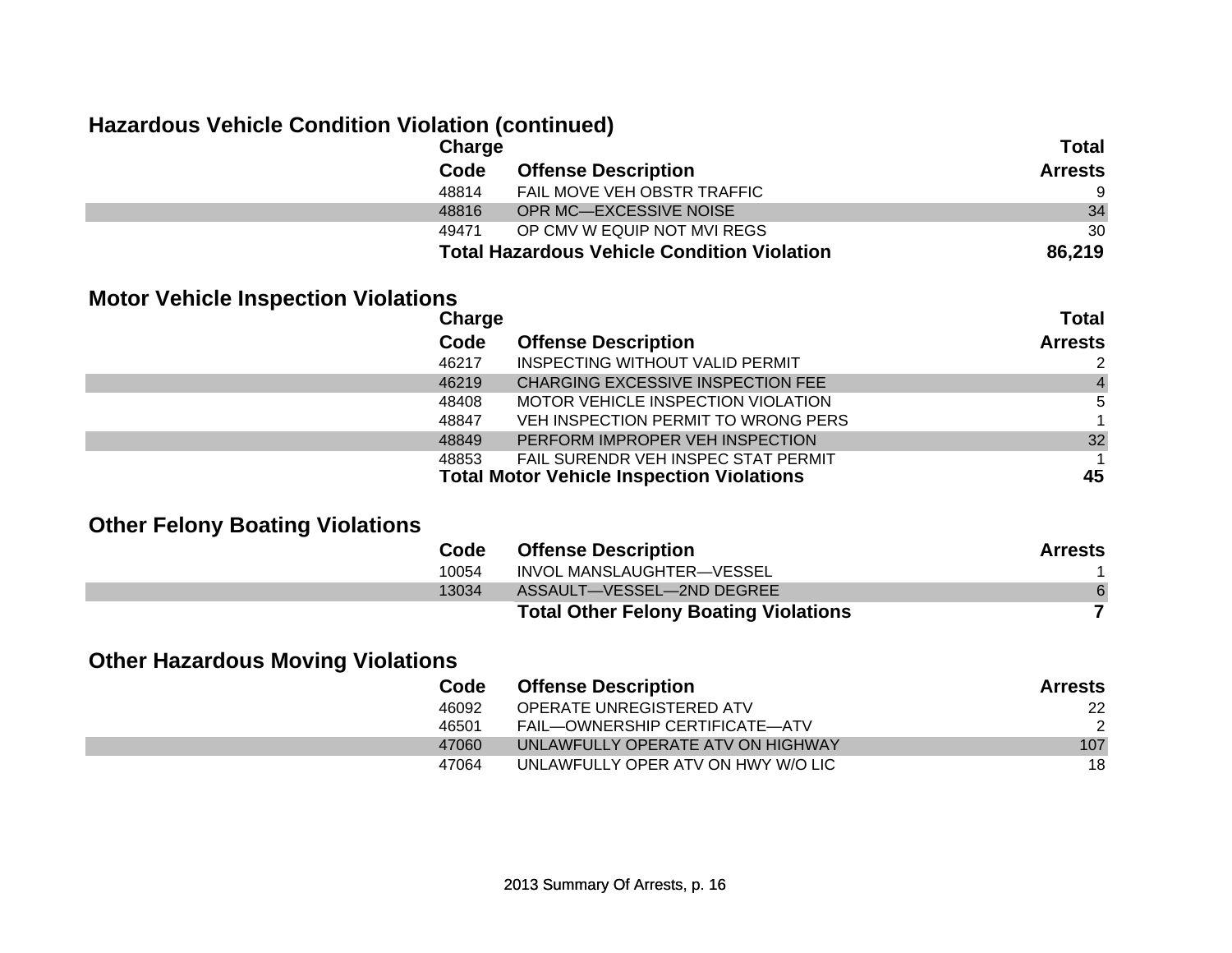#### **Other Hazardous Moving Violations (continued)**

| <b>Charge</b> |                                       | <b>Total</b>   |
|---------------|---------------------------------------|----------------|
| Code          | <b>Offense Description</b>            | <b>Arrests</b> |
| 47068         | UNLAWFULLY OPER ATV W/O SAFTY FLAG    | 40             |
| 47070         | UNLAWFULLY OPER ATV CARELSS MNR       | 13             |
| 47076         | UND 18 OP ATV W/O HEADGEAR            | 12             |
| 47078         | UNLAWFULLY OPER ATV W/PSNGER          | 16             |
| 47083         | UNLAWFULLY OPER ATV HWY W/O LIGHTS    | $\mathbf{3}$   |
| 47085         | UNLAWFULLY OPER ATV W/O TRI EMBLEM    | 25             |
| 47087         | UNLAWFULLY OPER ATV W/O GOOD BRAKES   | $\mathbf{1}$   |
| 47093         | FAIL YIELD CONTROLLED INTERSECTION    | 117            |
| 47095         | FAIL TO REPORT ATV ACCIDENT           | -1             |
| 47096         | FAIL YLD INTSEC NO SIGNS              | 212            |
| 47099         | FAIL YLD TO VEH ON RIGHT              | 47             |
| 47102         | FAIL YLD TRN LT INTERSECTION          | 368            |
| 47105         | FAIL YIELD VEH IN INTERSECTION        | 291            |
| 47106         | FL TO YLD-EMER VEH                    | 268            |
| 47107         | FL TO YLD-STATIONARY EMER VEH         | 511            |
| 47108         | FAIL YLD ENTER ALLEY/DRIVEWAY         | 258            |
| 47111         | FAIL YLD TRN LT ALLEY/DR              | 26             |
| 47114         | FAIL YLD MODOT STAT VEH W/LIGHTS      | 23             |
| 47141         | UNSAFE LANE CHANGE-THREE LANE ROADWAY | 254            |
| 47142         | UNSAFE LANE CHNG-THREAT ACCIDENT      | 115            |
| 47143         | FAIL TO OBEY TEMP LANE SIGNS          | 4              |
| 47147         | TEMP SIGN-LANES-RSLT ACCIDENT         | 2              |
| 47150         | UNSF LN CHG-THREE LANE-RSLT ACCIDENT  | 186            |
| 47151         | FAIL STOP CERTAIN VEH RR CROSSING     | 1              |
| 47152         | RR CROSS-INSUFF SPACE                 | 1              |
| 47155         | FAIL TO OBEY TRAF SIG-RR CROSS        | $\mathbf{3}$   |
| 47156         | FAIL STOP RR TRACK                    | 16             |
| 47157         | FAIL OBEY TRAF DEVICE                 | 253            |
| 47160         | <b>DISOBEY STEADY RED SIG</b>         | 517            |
| 47163         | RT TRN ON RED PROHIBITED              | -6             |
| 47166         | DISOBEY FLASHING RED SIG              | 19             |
| 47172         | RED SIGNAL OVER LANE                  | 12             |
| 47175         | DISOBEY INTSEC TURN SIGNAL            | 23             |
| 47178         | U TRN CONTROLLED INTERSECTION         | 27             |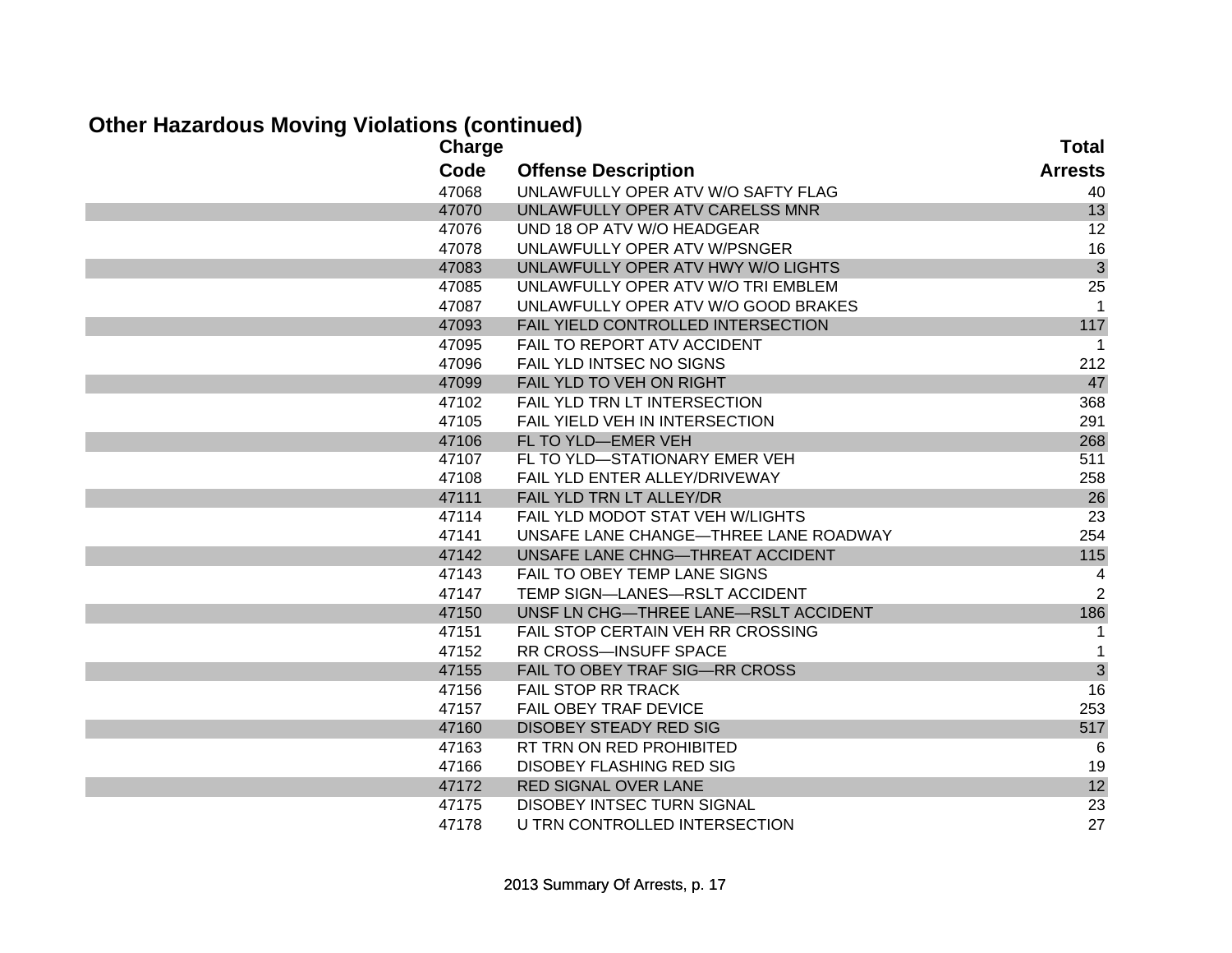#### **Other Hazardous Moving Violations (continued)**

| <b>Charge</b> |                                        | Total          |
|---------------|----------------------------------------|----------------|
| Code          | <b>Offense Description</b>             | <b>Arrests</b> |
| 47181         | <b>FAIL STOP AT STOP SIGN</b>          | 1,653          |
| 47184         | FAIL OBEY YIELD SIGN                   | 42             |
| 47212         | TURN CRSOVR/INT RSLT ACC               | 20             |
| 47213         | STOP OR TURN WHEN UNSAFE               | 284            |
| 47214         | TURN NOT AT CROSSOVER/INTERSECTION     | 104            |
| 47215         | TURN CRSOVR/INT-THREAT ACCID           | 10             |
| 47216         | <b>IMPROPER RT TURN</b>                | 20             |
| 47217         | NOT DR SINGLE LANE-THREAT ACCIDENT     | 113            |
| 47218         | NOT DRIVE SINGLE LANE                  | 1,498          |
| 47219         | <b>IMPROPER LT TURN</b>                | 33             |
| 47220         | DRIVE WRONG WAY-THREAT ACCIDENT        | 54             |
| 47221         | DRIVE WRONG DIRECTION                  | 61             |
| 47222         | U TRN CAUSED TRAF HAZARD               | 22             |
| 47223         | <b>WRONG SIDE OF ROAD</b>              | 1,993          |
| 47224         | <b>WRONG SIDE-THREAT ACCIDENT</b>      | 183            |
| 47227         | <b>WRONG SIDE RESULT ACCIDENT</b>      | 1,661          |
| 47230         | DRIVE WRONG WAY/CAUSE ACCIDENT         | 26             |
| 47233         | NOT DR SGL LANE-CAUSE ACCIDENT         | 192            |
| 47242         | DR RT LN/SM DRT-RESLT ACCIDENT         | 63             |
| 47243         | DROVE CENTER LANE-VIEW UNCLEAR         | 3              |
| 47245         | DRIVE SLOW-NOT IN RIGHT HAND LANE      | 15             |
| 47246         | RT LANE-LOW SPEED-THREAT ACCIDENT      | $\overline{c}$ |
| 47247         | TRUCK VIOL SEC. 304.705 RSMO.-ACCIDENT | $\overline{3}$ |
| 47249         | TRUCK VIOL SEC. 304.705 RSMo.          | 30             |
| 47250         | DR RT LANE-LANES SAME DIRECTION        | 1,638          |
| 47251         | DR RT LN-SAME DRT-THREAT ACCIDENT      | 14             |
| 47254         | TRUCK VIOLATE SECTION 304.015 RSMo.    | 5              |
| 47270         | FOLLOWED TOO CLOSELY                   | 2,959          |
| 47273         | TRUCK FOLLOWED TOO CLOSE               | 121            |
| 47276         | FOLLOWED BUS/TRUCK TOO CLOSE           | 39             |
| 47285         | CUT IN ON OVERTAKEN VEHICLE            | 222            |
| 47286         | OPR MV-SAFE DIST-PAS BICY-ACDNT        | -1             |
| 47288         | PASS ON RIGHT OFF HWY                  | 277            |
| 47290         | <b>IMPROPER PASSING STREETCAR</b>      | $\overline{1}$ |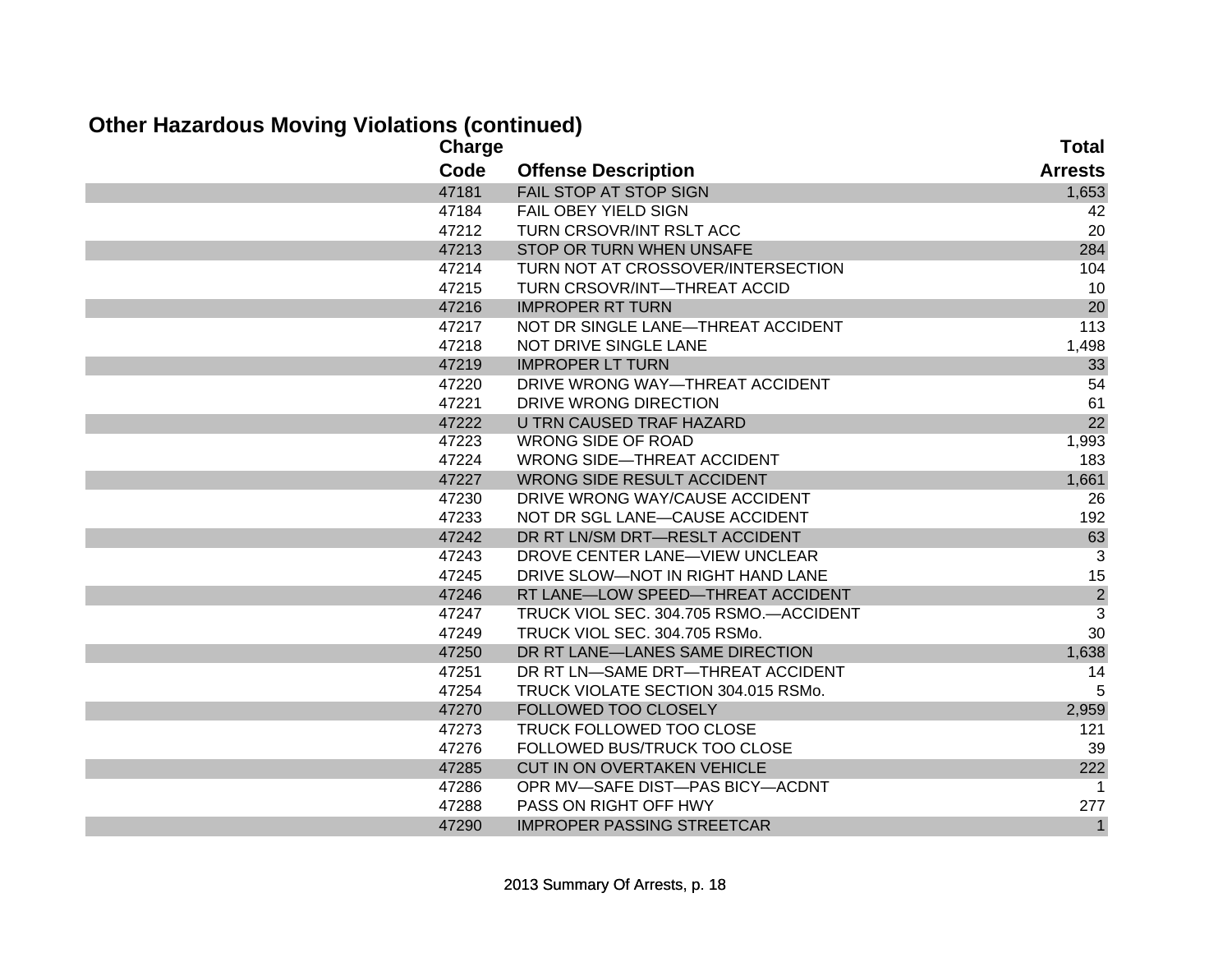# **Other Hazardous Moving Violations (continued)**

| <b>Charge</b> |                                                | <b>Total</b>     |
|---------------|------------------------------------------------|------------------|
| Code          | <b>Offense Description</b>                     | <b>Arrests</b>   |
| 47291         | PASS VEH/INTERFER WITH TRAFFIC                 | 84               |
| 47293         | OVERTAKE/PASS ANOTHER MV ACTIVE EMER ZONE      |                  |
| 47294         | PASS ON HILL OR CURVE                          | 68               |
| 47295         | PASS MV IN WORK ZONE-DIVIDED HWY               | 9                |
| 47296         | PASS MV-WORK ZONE-SIGN ERECTED                 | $\boldsymbol{2}$ |
| 47297         | PASS 100 FT OF BRIDGE                          | $\overline{5}$   |
| 47300         | PASS 100 FT OF INTSEC/RR                       | 66               |
| 47303         | FAIL STOP FOR SCHOOL BUS                       | 118              |
| 47333         | <b>FAILED TO SIGNAL</b>                        | 1,931            |
| 47360         | HWY CLOSED TO TRAFFIC                          | 9                |
| 47364         | <b>FAIL WEAR PROT GEAR-MOTORCYCLE</b>          | 594              |
| 47374         | PERSON UNDER 21 TEXTING WHILE OPER MOVING NON  | 63               |
| 47375         | SPEED UP WHILE BEING PASSED                    |                  |
| 47376         | OPER VEH IN C & I MANNER                       | 940              |
| 47377         | C & I INVOLVE ACCIDENT                         | 4,340            |
| 47384         | <b>FAIL YLD PED WALK SIGNAL</b>                |                  |
| 47505         | UNLAWFULLY OPER UTLTY VEH ON HWY               | 2                |
| 47515         | UNLWFLLY OPER UTLTY VEH W/PASSNGR              | $\overline{1}$   |
| 47520         | <b>OPER UTILITY VEH-C&amp;I-ENDANGER</b>       | $\overline{2}$   |
| 47812         | FAIL RIDE BICY SAME DIREC AS VEHICLE           |                  |
| 47815         | FAIL KEEP BICYC TO RIGHT                       |                  |
| 47817         | <b>BICYCLE RIDER FAIL HAND SIGNAL</b>          |                  |
| 47827         | OPER MOTOR BICYCLE W/O DRIV LIC                | 9                |
| 47828         | OPER MOTOR BIKE ON INTERSTATE HWY              |                  |
| 48046         | OP/TRANSP HUSB IMP-SUNSET AND SUNRISE          | 2                |
|               | <b>Total Other Hazardous Moving Violations</b> | 25,437           |

# **Other Misdemeanor & Inf Boating Violations**

| Code  | <b>Offense Description</b>          | <b>Arrests</b> |
|-------|-------------------------------------|----------------|
| 54196 | POSS/USE BEER BONG/EXPAND COOLER    | 14             |
| 54227 | <b>FAILED TO DISPLAY FLAG</b>       |                |
| 54228 | WTRCRFT SLOW/NO WAKE SPD W/50 YARDS |                |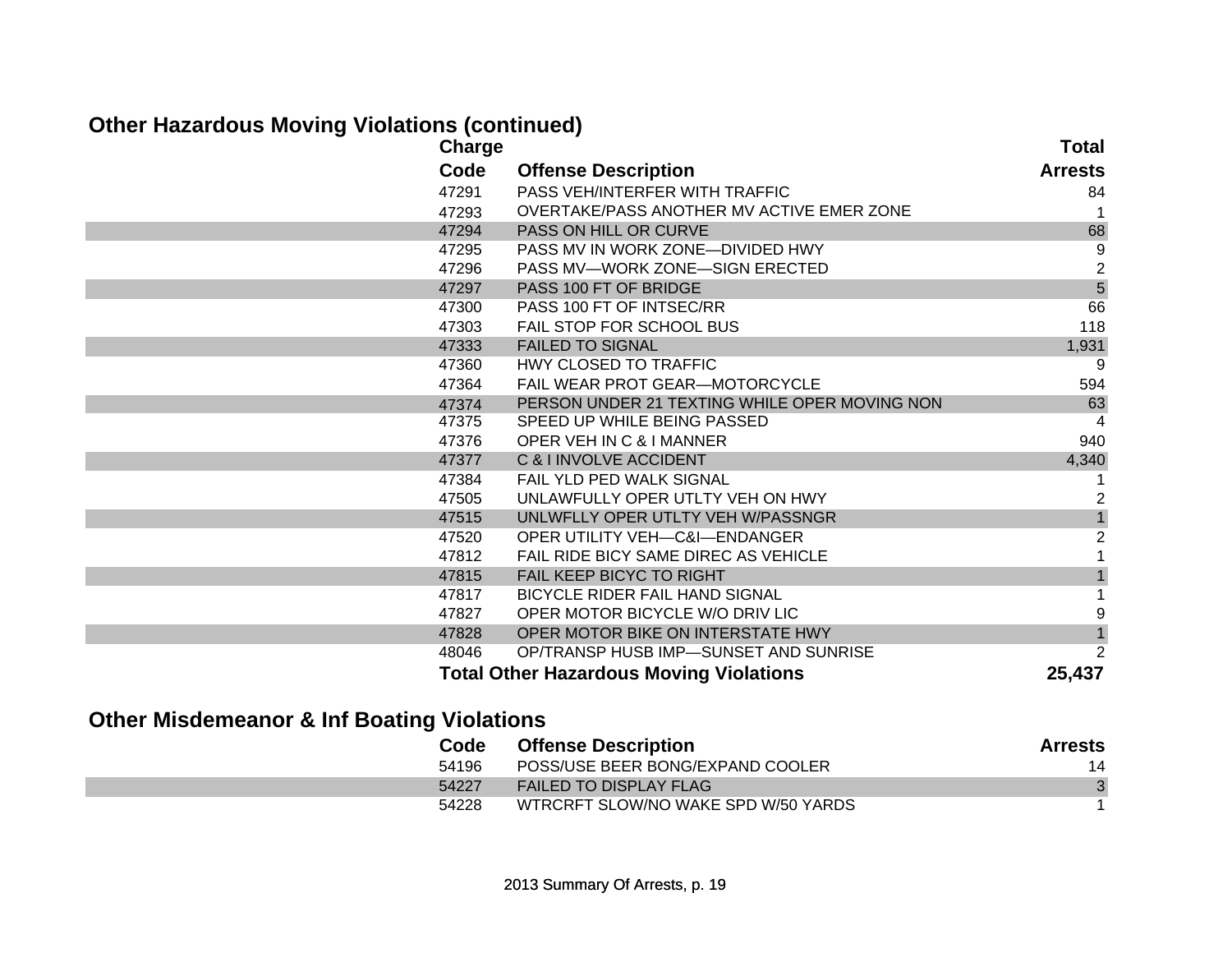# **Other Misdemeanor & Inf Boating Violations (continued)**

| Code  | <b>Offense Description</b>                             | <b>Arrests</b>          |
|-------|--------------------------------------------------------|-------------------------|
| 54259 | VIOL MUFFLR REGS MTR BOT                               |                         |
| 54277 | NO VENTILATION-VESSEL                                  |                         |
| 54279 | INSUFF FIRE EXTING—VESSEL                              | 9                       |
| 54281 | FIRE EXT N/SERVBLE—VESSEL                              |                         |
| 54300 | <b>RECK &amp; NEG OPERATION-VESSEL</b>                 | $\overline{\mathbf{4}}$ |
| 54305 | MAN WTRBORNE DEVICE WHIL INTOX                         |                         |
| 54330 | TOW SKIER W/OUT MIR/OBJ                                | 9                       |
| 54331 | TOW SKIER AFTER HOURS                                  |                         |
| 54332 | <b>SKIING AFTER HOURS</b>                              |                         |
| 54336 | UNSUP U/AGE OP-VESSEL                                  |                         |
| 54343 | OPR VESSEL/VIO OF BOUYS                                | 51                      |
| 54345 | OPER MO BOAT C&I MANNER                                | 7                       |
| 54347 | <b>FAIL EXCERCISE HIGH DEG CARE</b>                    | 15                      |
| 54352 | RIDE IN RESTRICTED AREA ON VESSEL                      | 115                     |
| 54356 | OPR VESSEL W/O SAFETY ID CARD                          | 115                     |
| 54365 | FAIL STOP/OBEY/YIELD/WPO                               |                         |
| 54371 | FAIL GIVE NAME A/ACC-VESSEL                            |                         |
| 54372 | FAIL TO REPORT ACC—VESSEL                              | $\overline{2}$          |
| 54383 | USE GLASS CONTAINER IN WATERWAYS                       | 34                      |
| 54387 | IMPROPER DISPOSAL-WASTE MATERIALS                      |                         |
| 54389 | <b>GLASS NOT SECURED SAFELY-VESSEL</b>                 | 25                      |
| 54485 | OBSTRUCT TRAF ON WATER-1ST OFFENSE                     |                         |
|       | <b>Total Other Misd. &amp; Inf. Boating Violations</b> | 416                     |

# **Other Traffic Felony Violations**

| Code  | <b>Offense Description</b>                   | <b>Arrests</b> |
|-------|----------------------------------------------|----------------|
| 46609 | OPR VEH W/O LIC—3RD/SUBS OFFENSE             | 178            |
| 46613 | MTRCYCLE LIC NOT VALID 3RD/SUB OFFENSE       | $\overline{4}$ |
| 48865 | LEFT SCENE OF ACCIDENT                       | 210            |
|       | <b>Total Other Traffic Felony Violations</b> | 392            |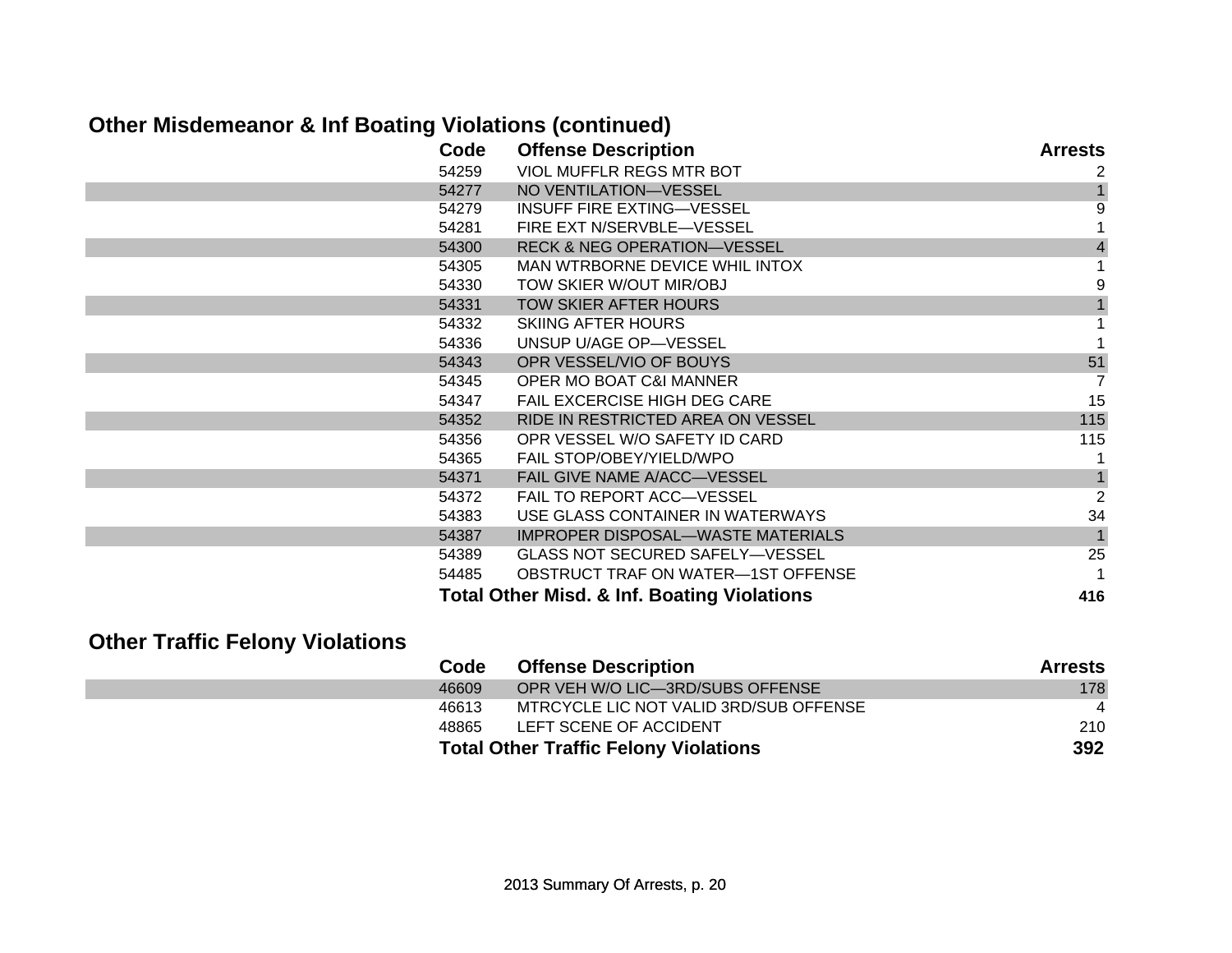#### **Other Traffic Misdemeanor Violations**

| Code  | <b>Offense Description</b>                        | <b>Arrests</b> |
|-------|---------------------------------------------------|----------------|
| 36186 | PERS UND 18 PRU CIG-2ND/SUB OFFENSE               | 2              |
| 36187 | PERS UND 18 PUR CIG-1ST OFFENSE                   | 52             |
| 48045 | FAIL CLEAR RD OF OBJECTS                          | -5             |
| 48866 | LEFT SCENE OF ACCIDENT                            | 633            |
| 48870 | ABANDONED A MTR VEH OR TRAILER                    | 21             |
| 49010 | <b>FAIL COVER SCH BUS SIGNS</b>                   |                |
|       | <b>Total Other Traffic Misdemeanor Violations</b> | 714            |

#### **Personal Watercraft Violations**

| Charge |                                             | <b>Total</b>   |
|--------|---------------------------------------------|----------------|
| Code   | <b>Offense Description</b>                  | <b>Arrests</b> |
| 54322  | OP PERS WTRCFT-RECKLESS                     |                |
| 54323  | OP PERS WTRCFT EXC SPEED                    | 54             |
| 54324  | PULL PERSON W/O OBSERVER                    |                |
| 54325  | OP PERS WTRCFT NO FLO DV                    | 14             |
| 54326  | CUTOFF SWITCH NOT ATTACHED                  |                |
| 54327  | AUTH USE-VIOL SECTION 306.142 RSMo.         | 8              |
| 54329  | OP PERS WTCFT NO SUPERVISION/UN 14          |                |
|        | <b>Total Personal Watercraft Violations</b> | 94             |

# **Registration & Ownership Violations**

|       | Charge                                  |                |
|-------|-----------------------------------------|----------------|
| Code  | <b>Offense Description</b>              | <b>Arrests</b> |
| 46010 | OP I-S MTR FUEL USR W/O LIC             | 1,151          |
| 46019 | NO VEH/TRL REGISTRATION                 | 20,367         |
| 46020 | <b>FAIL TO SURRENDER TITLE</b>          |                |
| 46021 | <b>OUT-OF-STATE REGISTRATION</b>        | 143            |
| 46024 | <b>FAIL REG SUFFIC GROSS WT</b>         | 263            |
| 46029 | <b>VIOL DRIVEAWAY LIC PLATE RESTRCT</b> | 2              |
| 46030 | FAIL REG FOR BEYOND LOCAL OP            | 53             |
| 46031 | NO REGISTR PLATE DISPLAYED-CMV          | 28             |
| 46033 | FAIL REG CMV AS DESIGNED                |                |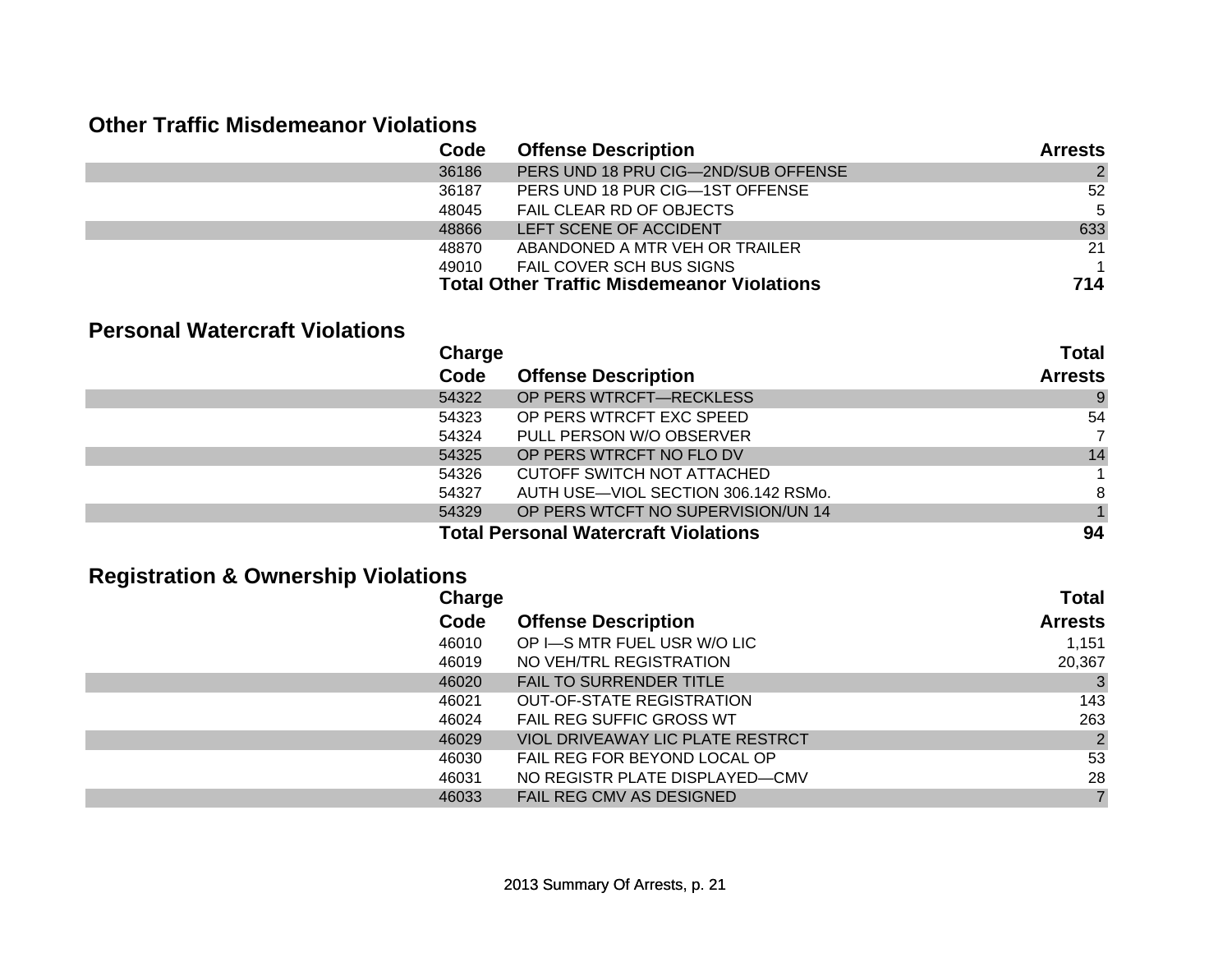# **Registration & Ownership Violations (continued)**

|       | <b>Charge</b> |                                     | <b>Total</b>            |
|-------|---------------|-------------------------------------|-------------------------|
| Code  |               | <b>Offense Description</b>          | <b>Arrests</b>          |
| 46034 |               | TAB NOT PROPERLY AFFIXED/DISPLAYED  | 124                     |
| 46035 |               | DISABLED VET LICENSE OFFENSE        | 2                       |
| 46038 |               | FAILED TO DISPLAY PLATES ON MV/TRL  | 11,661                  |
| 46041 |               | FAIL TO AFFIX MOT VEH/ TRLR PLATES  | 1,447                   |
| 46047 |               | DSPL HISTORIC PLATE-NOT EXHIB/EDUC  | 3                       |
| 46056 |               | OWNER HISTORIC MV-FAIL MILEAGE LOG  | 12                      |
| 46059 |               | DISPLAY/POSSESS PLATES OF ANOTHER   | 1,366                   |
| 46061 |               | FAIL TO TRANSFER PLATES W/I 30 DAYS | 324                     |
| 46062 |               | OBTAIN BY FRAUD/USE DISABL PLACARD  | $\overline{1}$          |
| 46074 |               | UNAUTHORIZED USE-HANDICAP LIC PL    |                         |
| 46080 |               | FALSE INFO-TRANSFER OF VEHICLE      |                         |
| 46094 |               | OPER MOTOR VEH/TRLR W/O TITLE       | 637                     |
| 46103 |               | MADE FALSE STATEMENT-REGISTRATION   |                         |
| 46109 |               | FAIL DISPL VEH INSP CERT            | 124                     |
| 46114 |               | FAIL INSPECT VEH PRIOR TO SALE      | 17                      |
| 46209 |               | DEALER FAIL DELIVER BILL OF SALE    | 2                       |
| 46215 |               | POSSESS OPEN TITLE ON MOT VEH/TRLR  | 211                     |
| 46220 |               | FAIL DELIVER OWNERSHIP CERTIFICATE  | 20                      |
| 46221 |               | NO RECIPROCAL AGRMNT-COMM MTR VEH   | 33                      |
| 46223 |               | RECIPROCAL AGR-FAIL REG COMM VEH    | 1,327                   |
| 46226 |               | FAIL TO APPLY-DUPLICATE MV PLATES   | $\overline{1}$          |
| 46227 |               | DISPLAY UNLAWFUL PLATE/PLACARD      | 363                     |
| 46228 |               | FL DISPLAY NAME/ADDR-COMM MTR VEH   | 110                     |
| 46381 |               | SALVAGE OPERATE W/O LIC             | $\sqrt{5}$              |
| 46383 |               | SCRAP/VEH/PARTS W/O LIC             | $\overline{2}$          |
| 46390 |               | FAIL TO MAINT REC/SELL              | 1                       |
| 46391 |               | FAIL TO MAINT REC/SALVAGE           | $\mathbf{1}$            |
| 46396 |               | OBT SCRAP W/O VEH TITLE             |                         |
| 46397 |               | <b>SCRAP OPR VIO TITLE REQ</b>      | $\overline{\mathbf{c}}$ |
| 46398 |               | <b>SCRAP OPR FAIL KEEP REC</b>      | $\overline{1}$          |